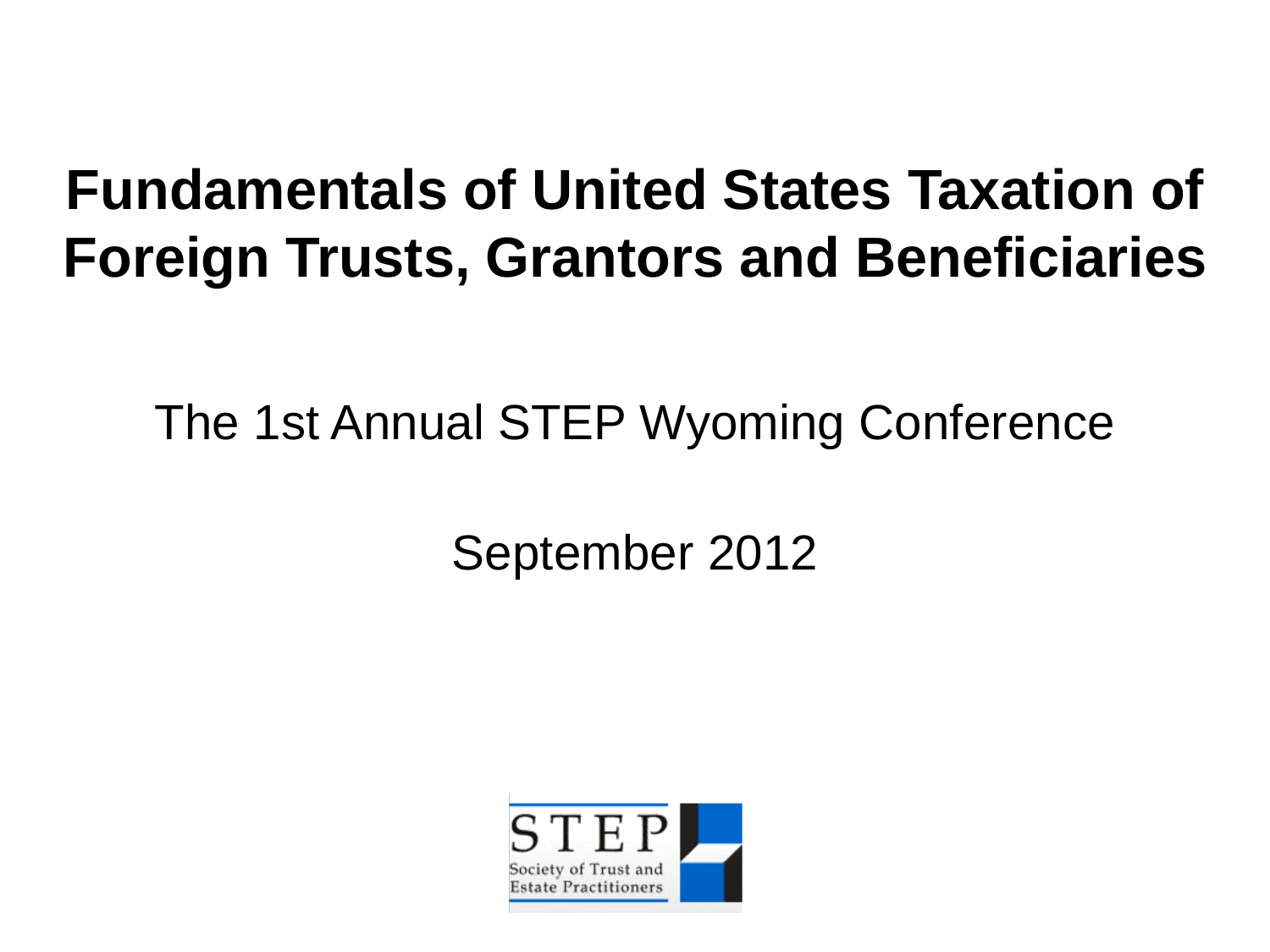#### **The Panel**

- Michael J. A. Karlin, Karlin & Peebles, LLP, Beverly Hills, CA
- G. Warren Whitaker, Day Pitney LLP, New York, NY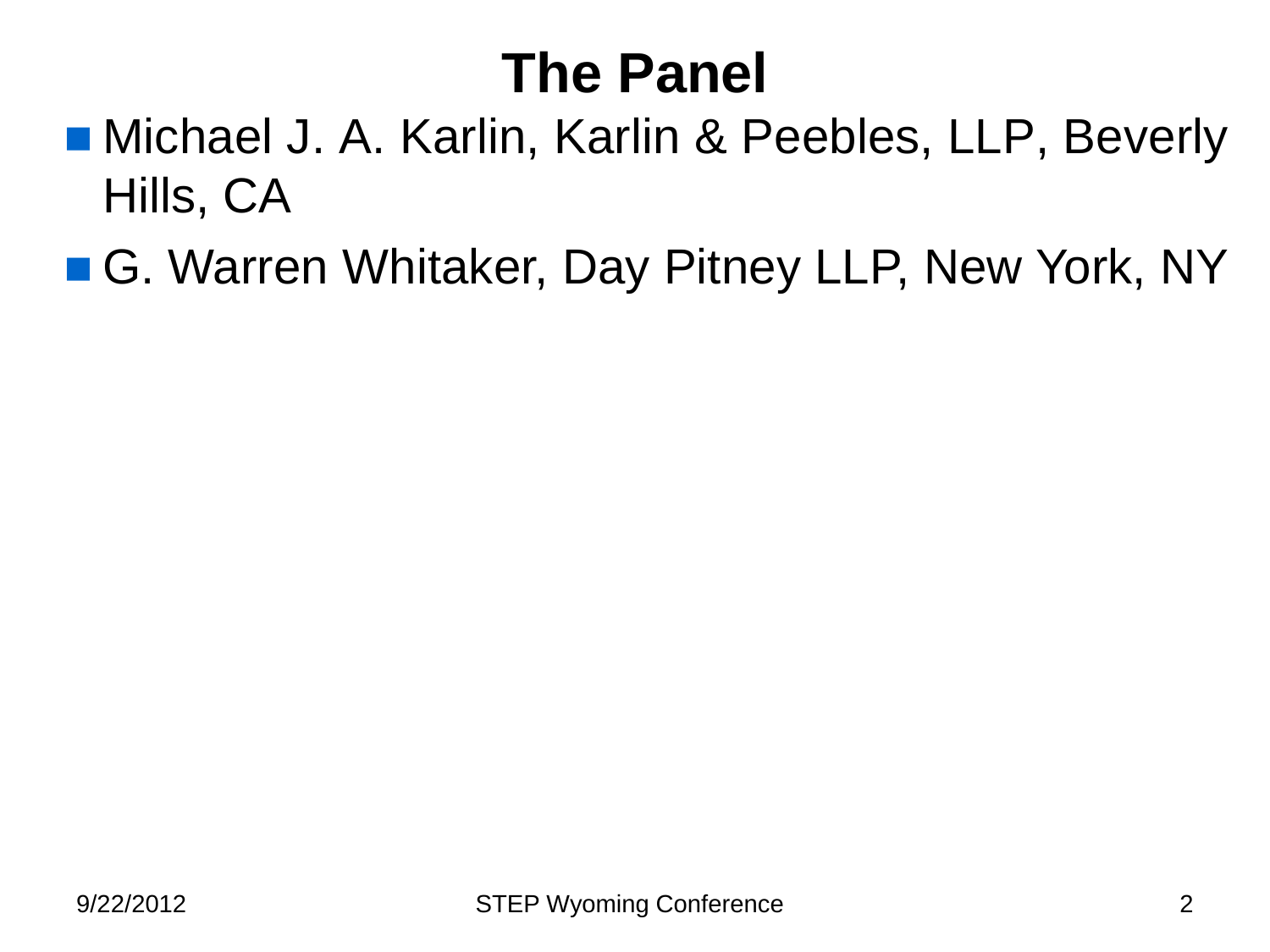#### **Overview**

- 1. Classifying trusts for income tax purposes
- 2. Income tax treatment of grantors, trusts and beneficiaries
- 3. U.S. transfer taxes
- 4. Planning scenarios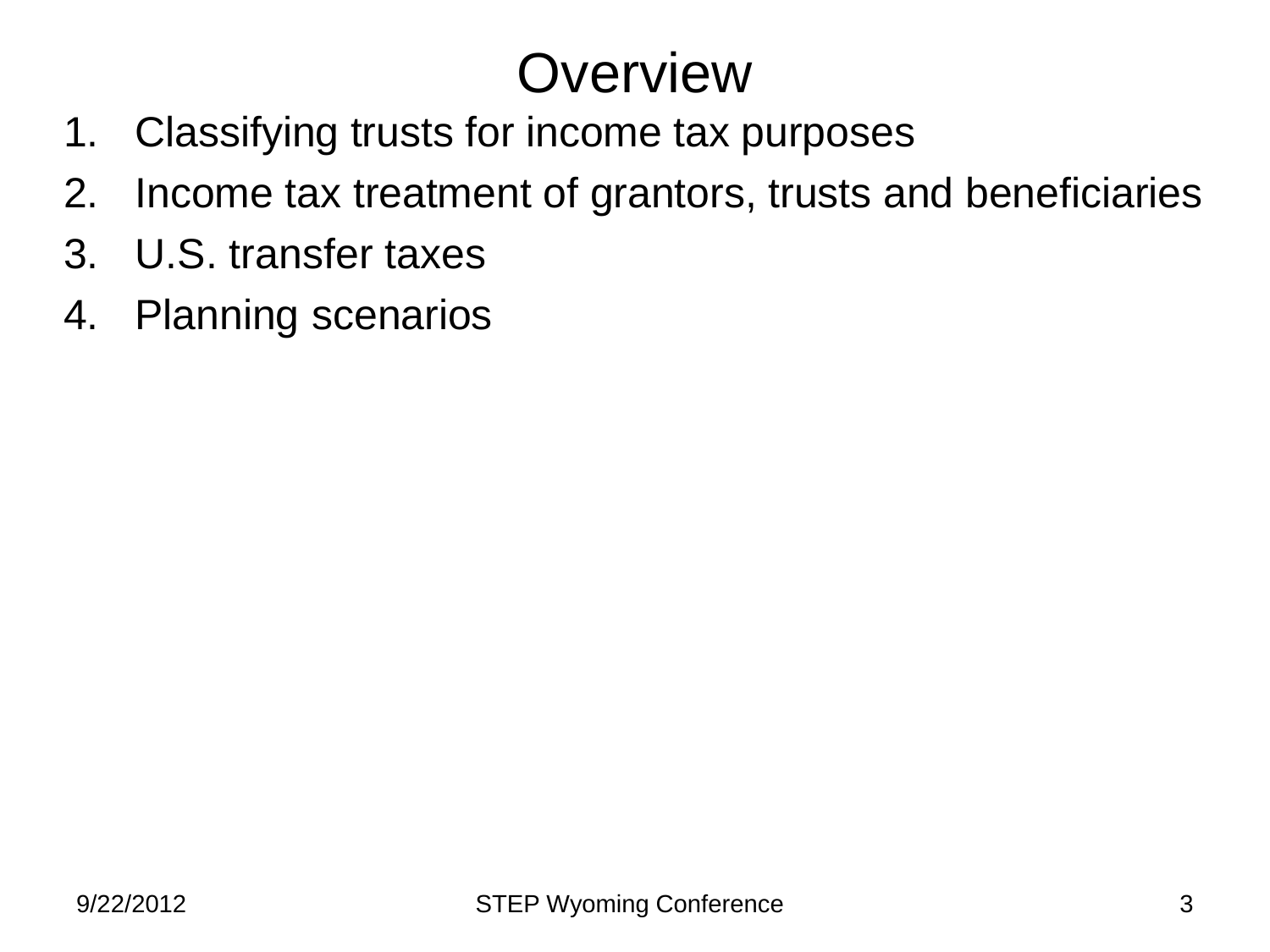# **1. CLASSIFYING TRUSTS FOR INCOME TAX PURPOSES**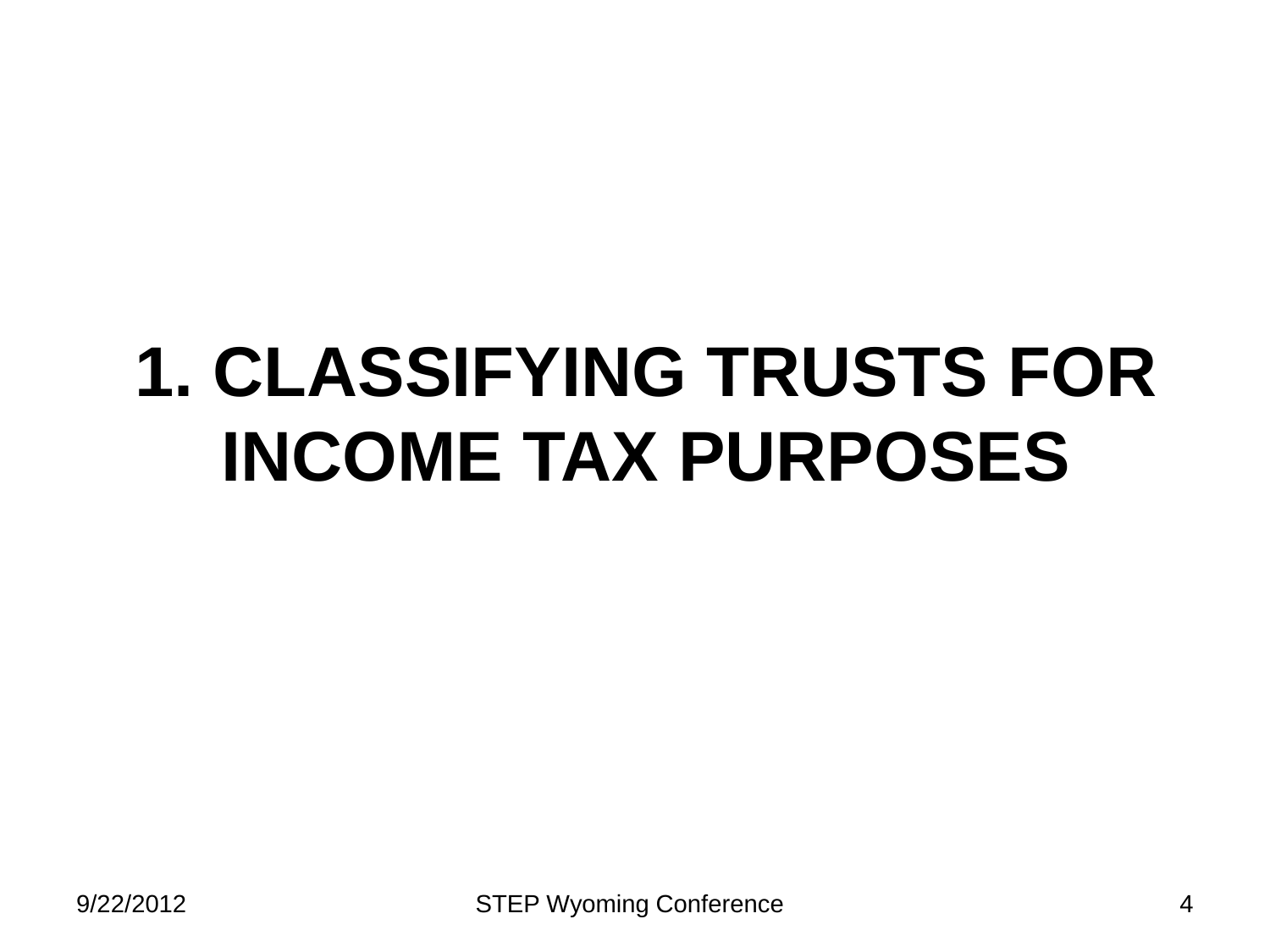#### **Basic Classifications**

Every trust has to be analyzed based on three interacting classifications:

- **Domestic or foreign**
- Grantor or nongrantor
- Simple or complex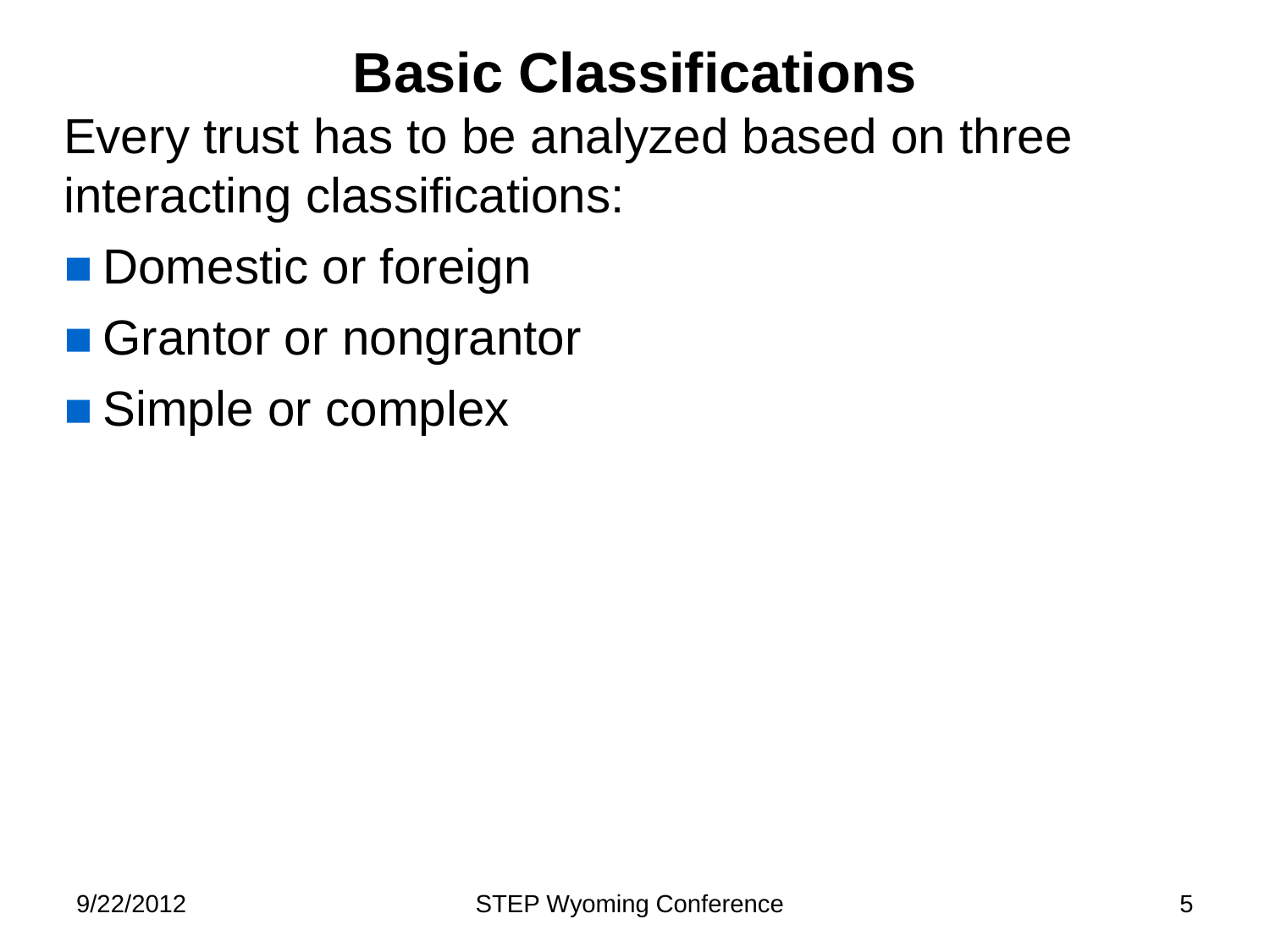## **Domestic or Foreign**

- A trust is domestic if:
	- ◆ A court within U.S. is able to exercise primary supervision over the administration of the trust (court test).

#### ◆ Safe Harbor:

- Trust instrument does not direct that trust be administered outside U.S.
- **Trust exclusively administered in U.S.; and**
- Trust not subject to automatic migration clause ("flight" clause)
- One or more United States persons have the authority to control *all* substantial decisions of the trust (control test)
	- Reversing unintended loss of U.S. status Regs. allow trust 12 months from date of cessation as domestic trust to make changes to give control over all substantial decisions to U.S. persons

#### ■ A trust is foreign if it is not domestic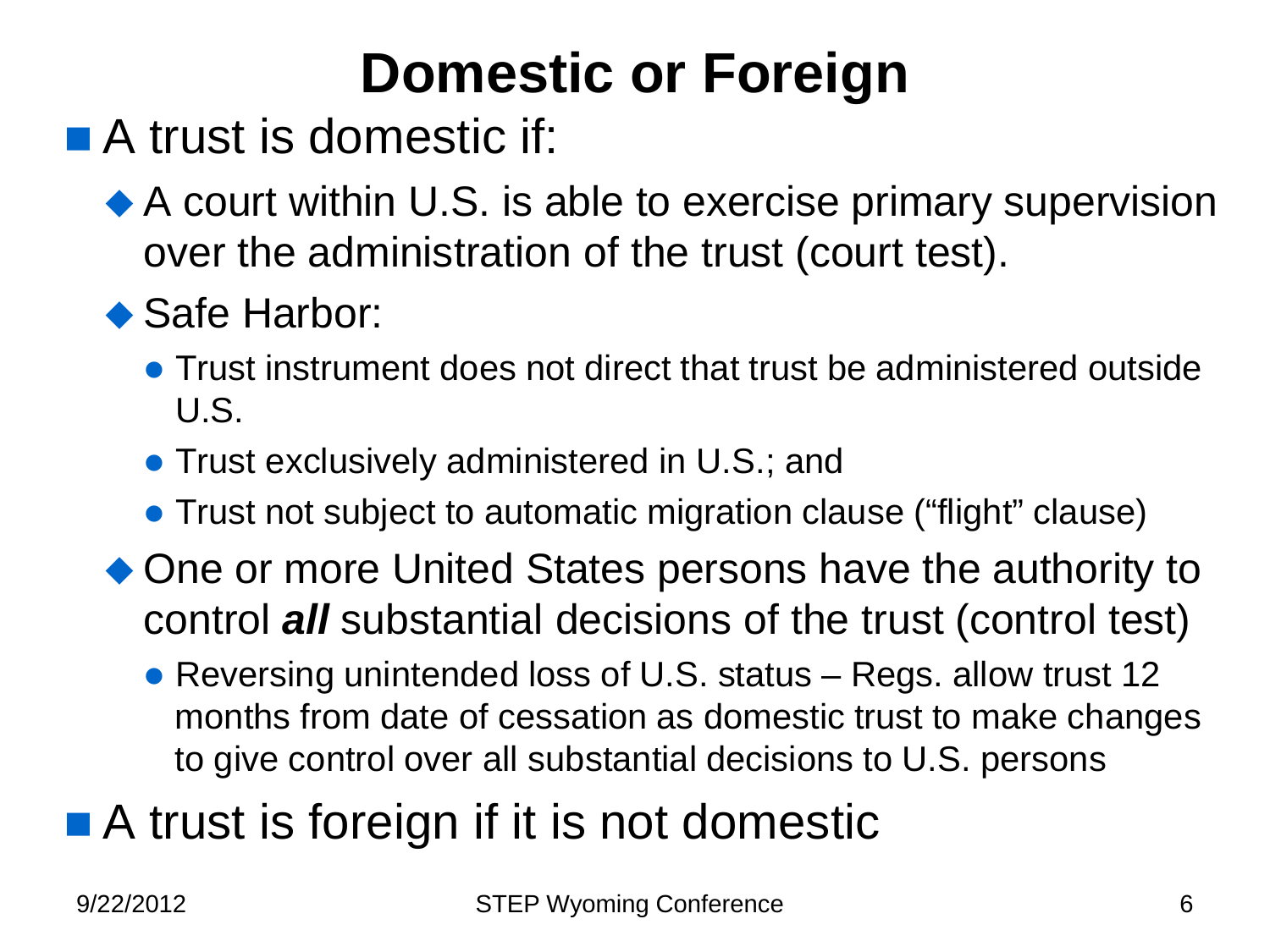#### **Grantor Trust**

- For U.S. tax purposes, the grantor includes any person to the extent such person either creates a trust, or directly or indirectly makes a gratuitous transfer of property to a trust. Treas. Reg. § 1.671- 2(e)(1)
- Grantor does not include:
	- ◆ Person who creates a trust but makes no gratuitous transfers to the trust
	- ◆ Person who funds a trust with an amount that is directly reimbursed to such person within a reasonable period of time and makes no other gratuitous transfers to the trust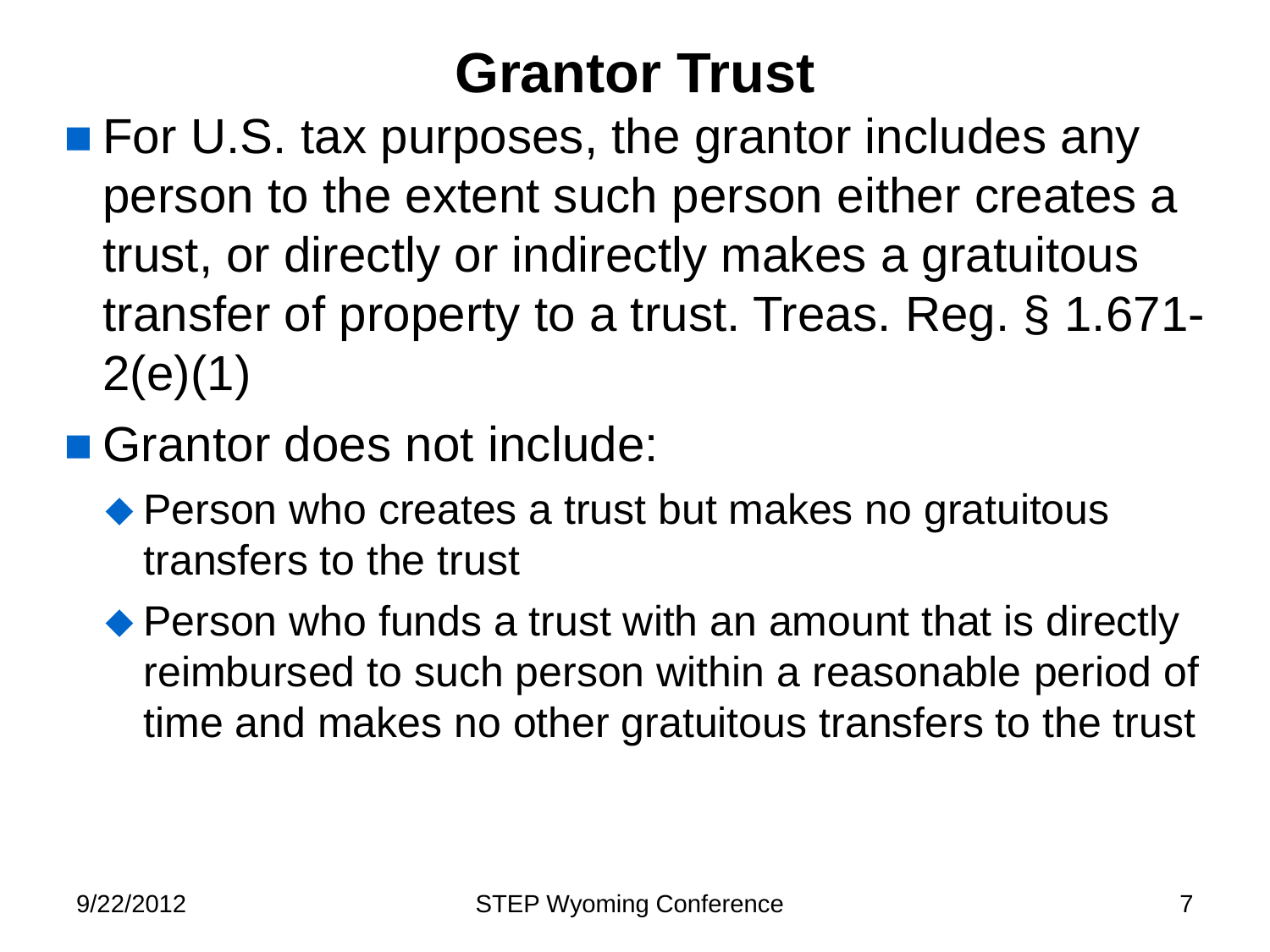## **Corporation or Partnership as Grantor**

- Special rules apply where nominal grantor is corporation or partnership.
- Treas. Reg.  $\S$  1.671-2(e)(4):
	- $\blacklozenge$  If gratuitous transfer made by a partnership or corporation is for a business purpose, partnership or corporation will generally be treated as the grantor of the trust
	- ◆ If gratuitous transfer is for personal purposes of one or partner or shareholder, the gratuitous transfer will be treated as a constructive distribution to partner or shareholder, who will be treated as the grantor

■ Treas. Reg. § 1.672(f)-4:

- "Purported gift or bequest" from partnership or foreign corporation treated as ordinary income to U.S. donee's
- ◆ Exception only if donor treated transaction as distribution followed by gift<br>
STEP Wyoming Conference<br>
8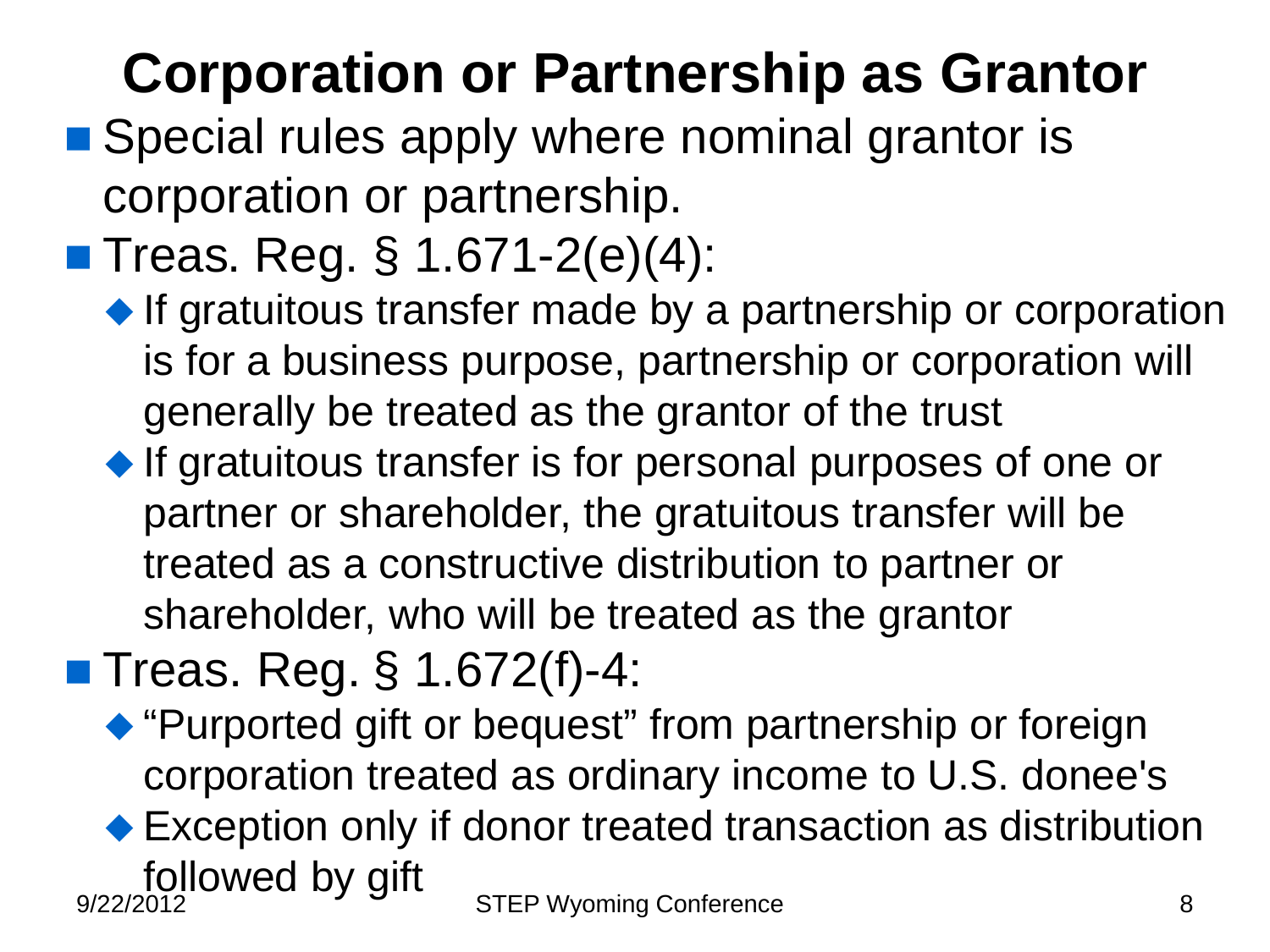### **Types of Grantor Trusts**

■ How may a trust be a grantor trust?

- ◆ Section 673 grantor has a revisionary interest
- ◆ Section 674 grantor has certain powers to control beneficial enjoyment
- ◆ Section 675 grantor has an administrative power
- ◆ Section 676 grantor has power to revoke
- ◆ Section 677 grantor or spouse can benefit from income
- ◆ Section 678 person other than grantor can vest trust property or income in himself
- **Unless section 678 applies, ceases to be grantor** trust on death of grantor
- **Powers held by non-adverse parties including** trustees are often attributed to the grantor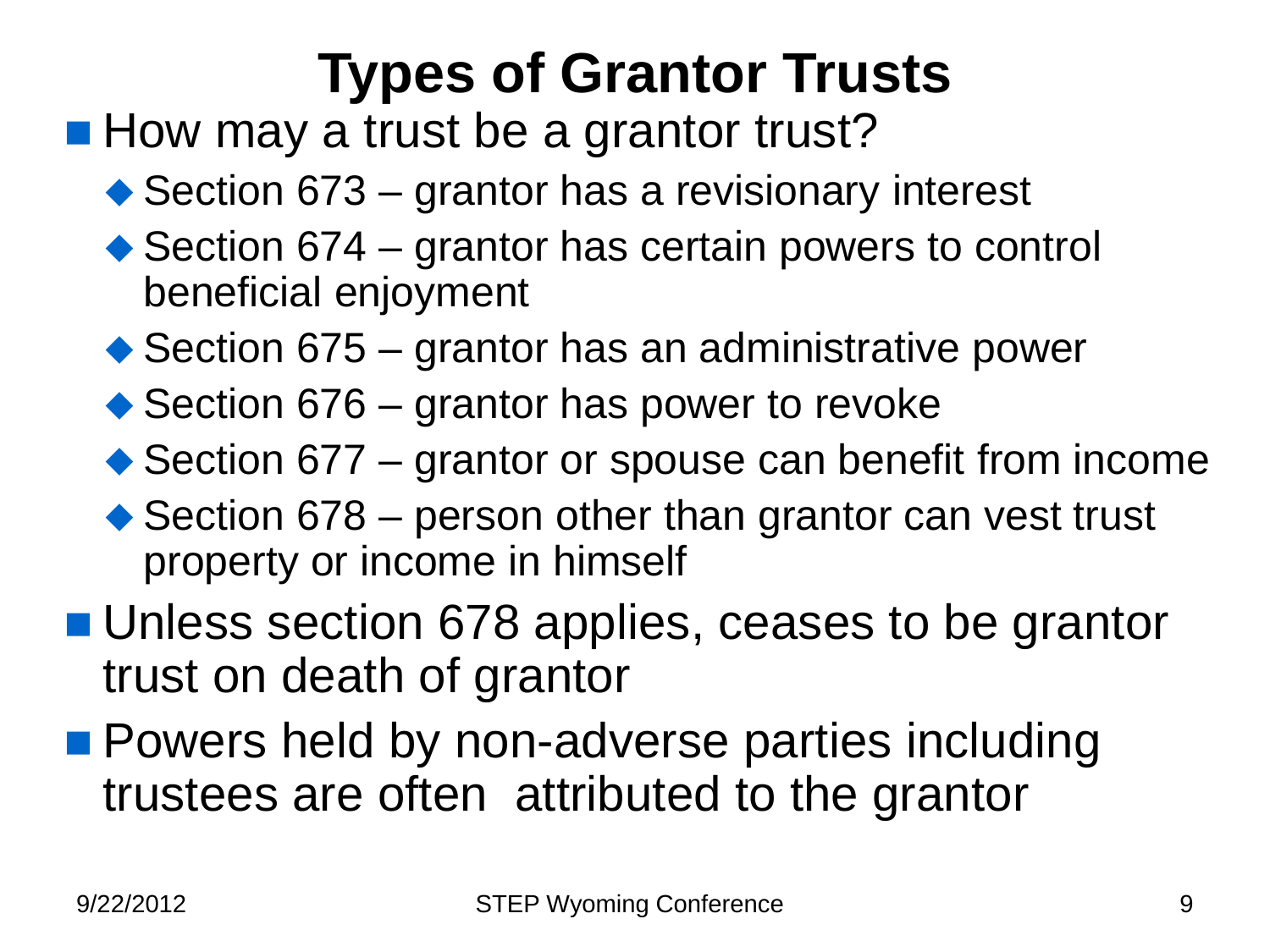### **Grantor Trust Under Section 679**

- A foreign trust is a section 679 grantor trust if
	- The grantor is alive
	- ◆ The grantor is a U.S. person or became a U.S. person within five years of funding the trust
	- ◆ Any part of the income or corpus of the trust could be paid to a U.S. beneficiary
- **Trust can be a grantor trust under section 679 even** if no other grantor trust provision applies
- Note trap for newly resident grantors
	- ◆ Grantor treated as if he made the transfer on residency starting date, thereby triggering gain
	- ◆ If NRA grantor is married to U.S. person under community property regime, then ½ of transferred assets may be deemed contributed by U.S. spouse, making U.S. spouse partial grantor (triggers Form 3520 filing requirements)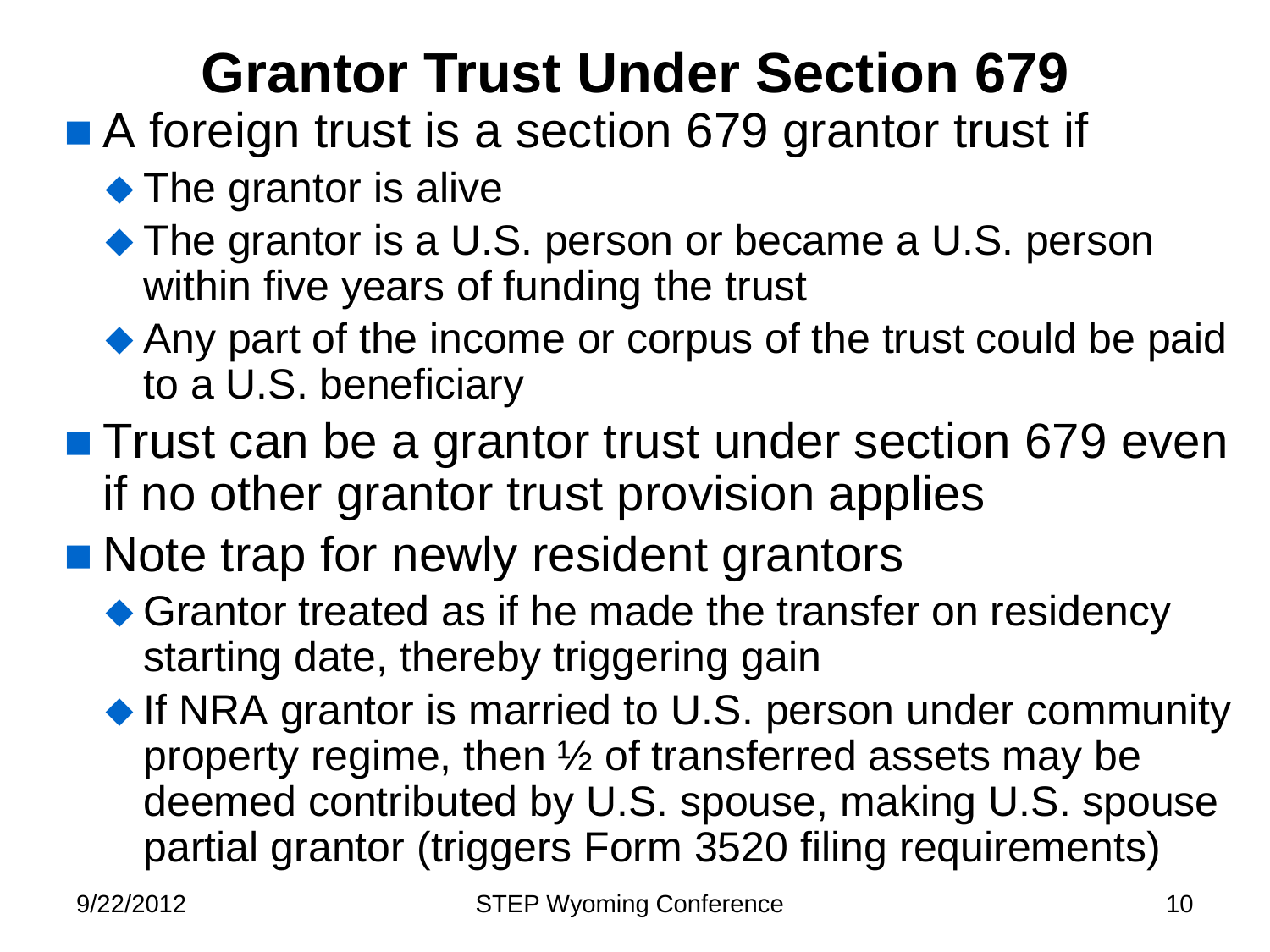## **FATCA – Presumption of U.S. Beneficiary**

- Section 679(d): For purposes of applying grantor trust treatment to foreign trust, conclusive determination that a foreign trust has a U.S. beneficiary if a U.S. person transfers property directly or indirectly to a foreign trust, unless the transferor demonstrates that no part of the income or trust may be paid to or accumulated for the benefit of a U.S. person
- **Amounts treated as accumulated for the benefit of a** U.S. person even if that person's interest in the trust is contingent on a future event. Section 679(c)(1)
	- What if the contingency is ceasing to be U.S. person (see next slide)?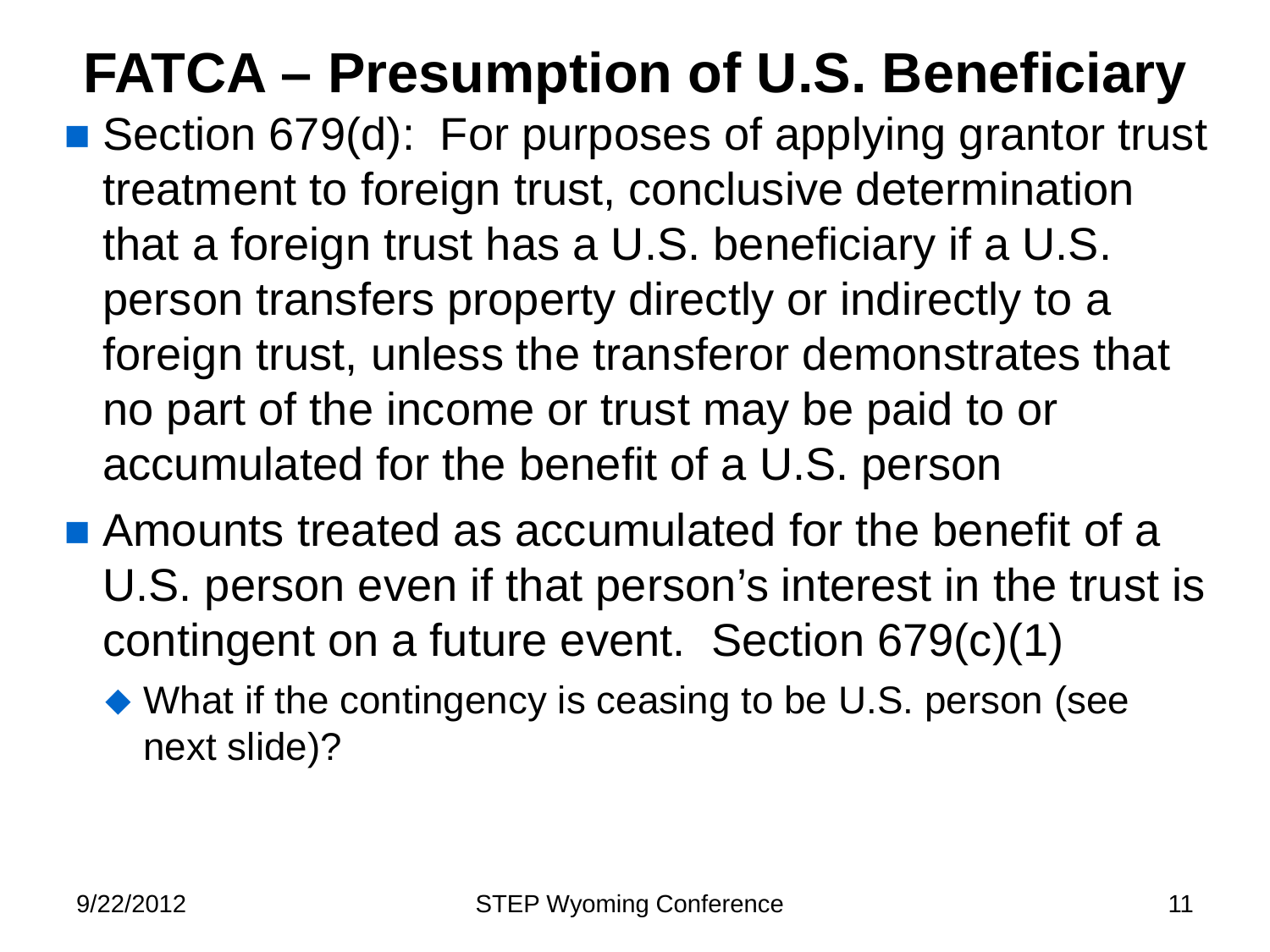## **FATCA – Presumption of U.S. Beneficiary**

- **If any person has discretion to make a distribution from** a foreign trust to or for the benefit of any person (U.S. or otherwise), the trust will be treated as having a beneficiary who is a U.S. person, unless the trust specifically identifies the class of persons to whom such distributions may be made and none of those persons are U.S. persons during the tax year. Section 679(c)(4)
- If any U.S. person who directly or indirectly transfers property to the trust is directly or indirectly involved in any agreement or understanding that may result in trust income or corpus being paid to or accumulated for the benefit of a U.S. person, that agreement or understanding will be treated as a term of the trust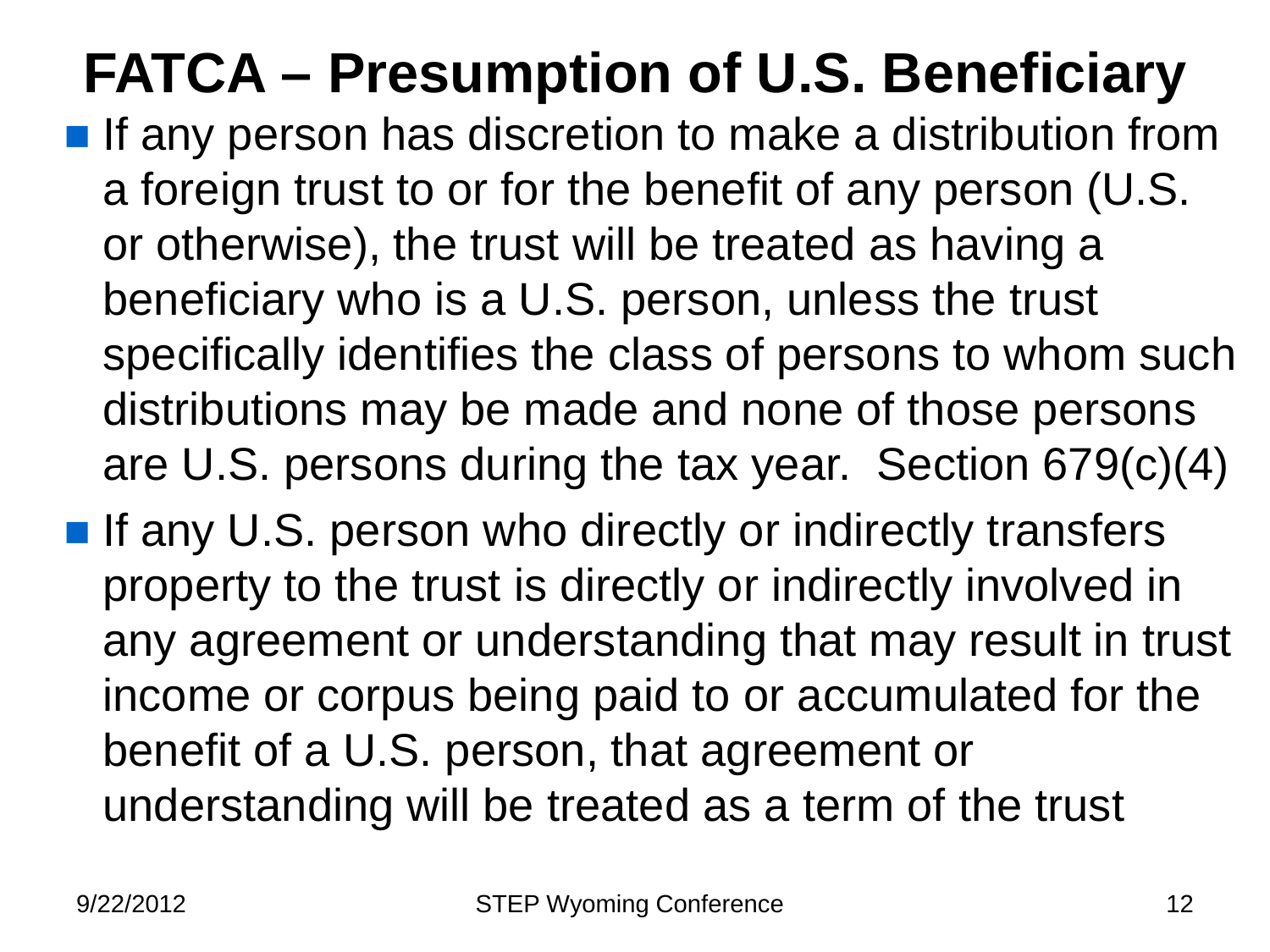## **FATCA – Presumption of U.S. Beneficiary**

- **The agreement or understanding may be written, oral or** otherwise. Any discretion held by a trustee or protector to make a distribution to or accumulate income for a U.S. person will be deemed to have been exercised. Section 679(c)(5)
- Any loan of cash or marketable securities (or the use of any other trust property directly or indirectly to or by any U.S. Person will be treated as paid or accumulated for the benefit of such U.S. person
	- N/A to the extent that the U.S. person repays the loan at market rate of interest or pays FMV for the use of property within a reasonable period of time. Section 679(c)(6)
- Subsequent return of the property to the trust is disregarded for tax purposes.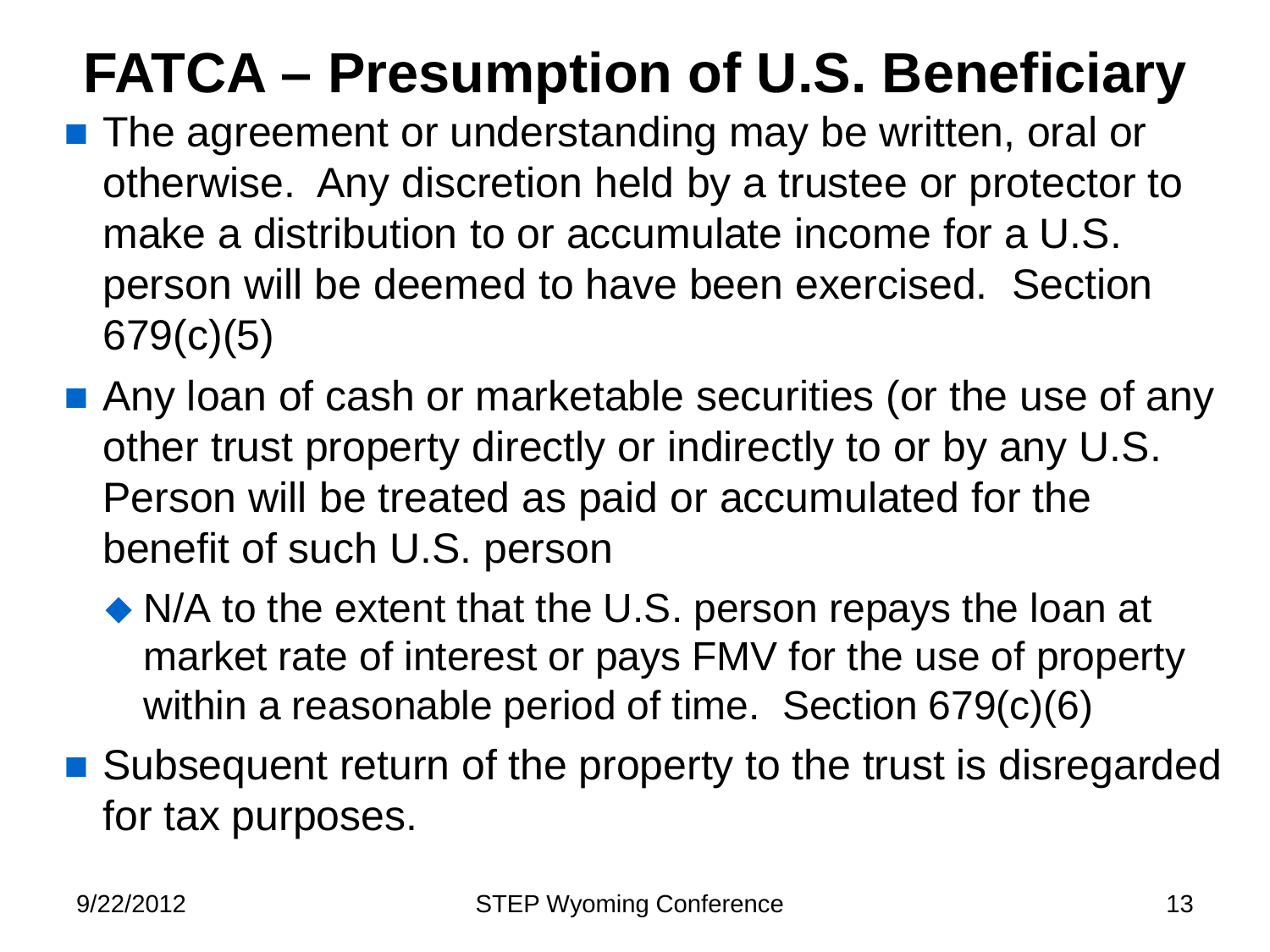## **Section 672(f) Grantor and Non-Grantor Trust**

- Anti-avoidance exception to grantor trust rules
- Section 672(f)(1): Foreign trust is grantor trust only to the extent income owned by U.S. person
- Section 672(f)(2) exception:
	- ◆ Foreign grantor is alive
	- ◆ Grantor is a nonresident for U.S. tax purposes
	- The trust is any one or more of the following
		- Revocable
		- For the sole benefit of the grantor or the grantor's spouse
		- Compensatory
	- ◆ Extended exception for trusts in existence on 9/19/95
- Query: What about foreign trust with foreign grantor and *no* U.S. beneficiaries (even under section 679 standards)? 9/22/2012 STEP Wyoming Conference 14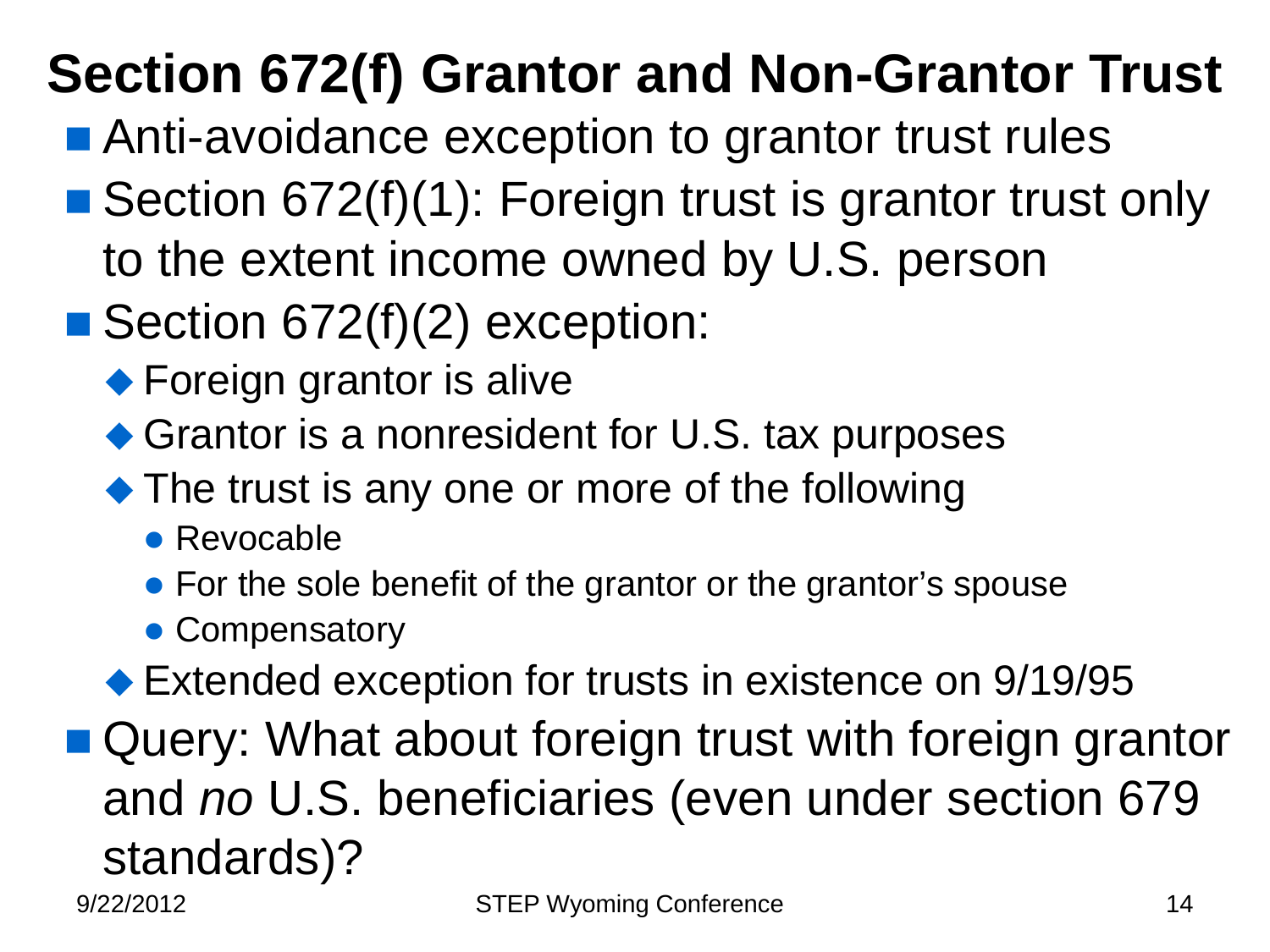## **Foreign Ordinary (or Non-Grantor) Trust**

- Foreign trust is an "**ordinary trust**" (also known as "non-grantor trust") if the trust is not a grantor trust
- **If grantor is deceased, a foreign trust must be an** ordinary trust
- Section 672(f)(2) treatment apparently not available to allow person other than grantor to be treated as owner of trust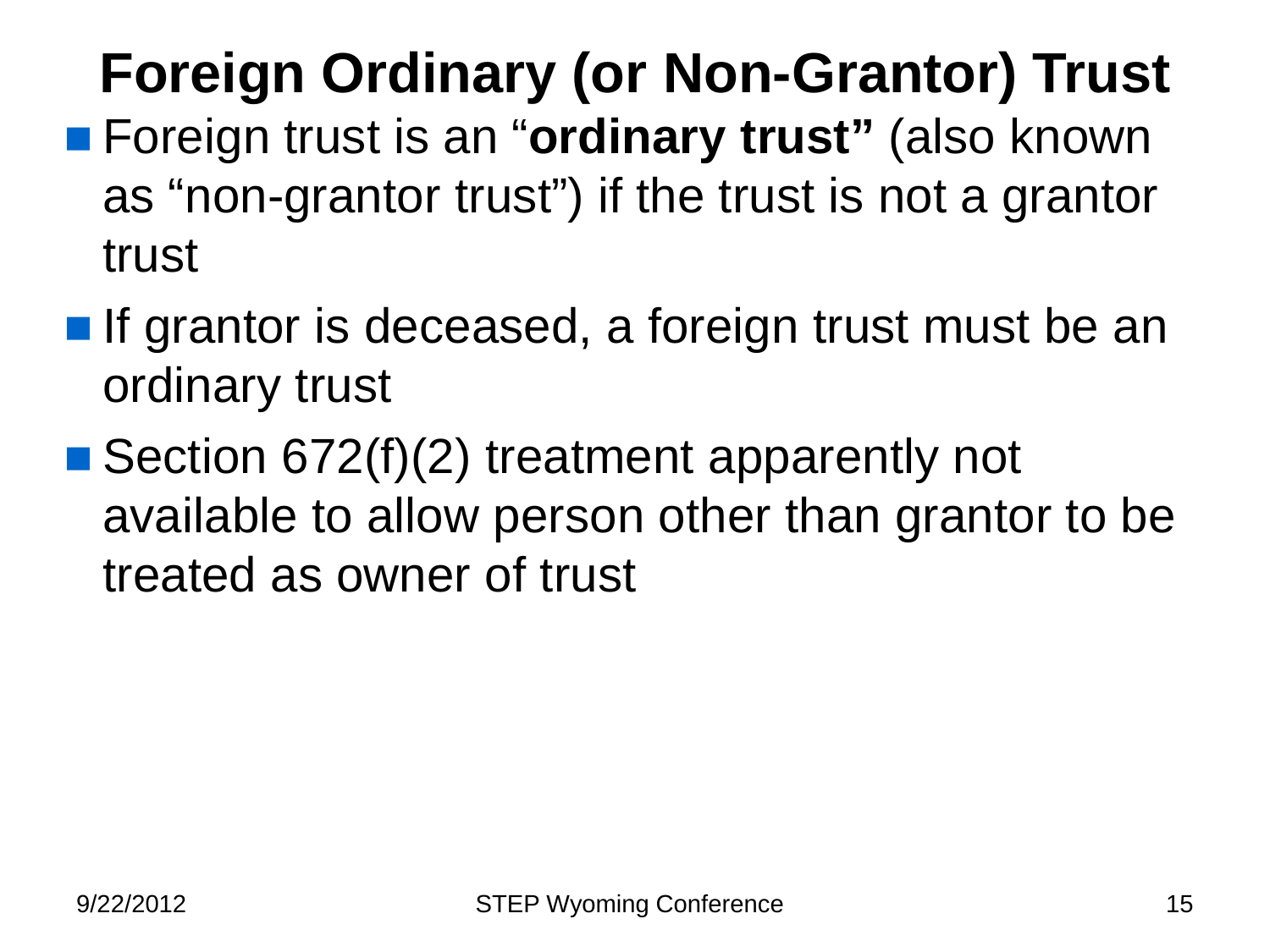# **2. INCOME TAX TREATMENT OF GRANTORS, TRUSTS AND BENEFICIARIES**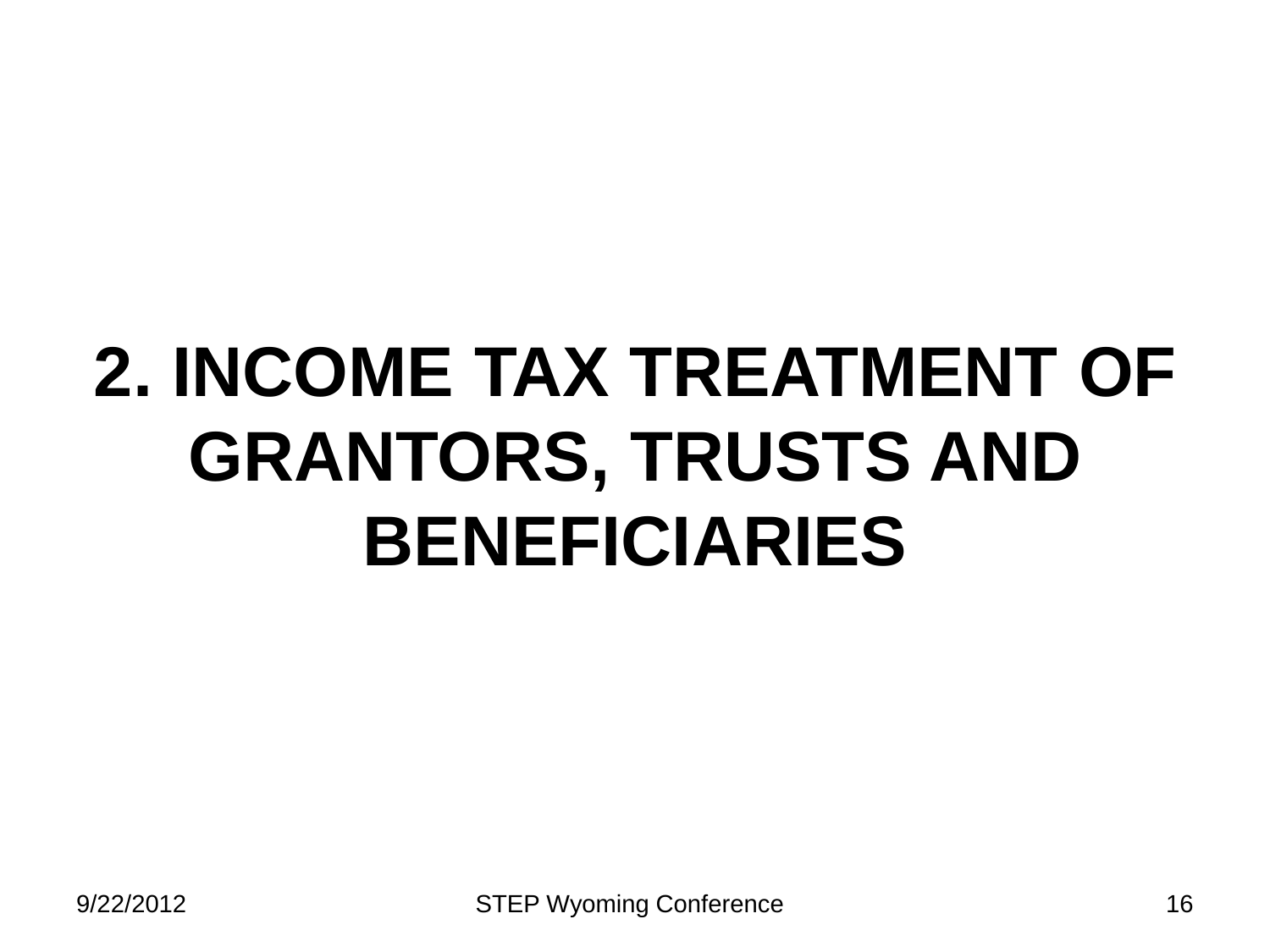### **Subchapter J Overview**

#### ■ Foreign grantor trust – sections 673-679

- ◆ Grantor is the owner of (and taxpayer with respect to) all trust assets and income
- ◆ Trust is not taxable
- ◆ Distributions to beneficiary (other than the grantor) treated as gift by grantor
- Foreign ordinary/non-grantor trust
	- ◆ Simple trust sections 651 and 652
		- **Trustee effectively not taxed**
		- Beneficiaries taxed on their share of trust income
	- ◆ Complex trust sections 661-668
		- Trust is taxpayer to the extent of undistributed income
		- Beneficiary taxed on receipt of distributions, including interest on distributions of accumulated income

9/22/2012 STEP Wyoming Conference 17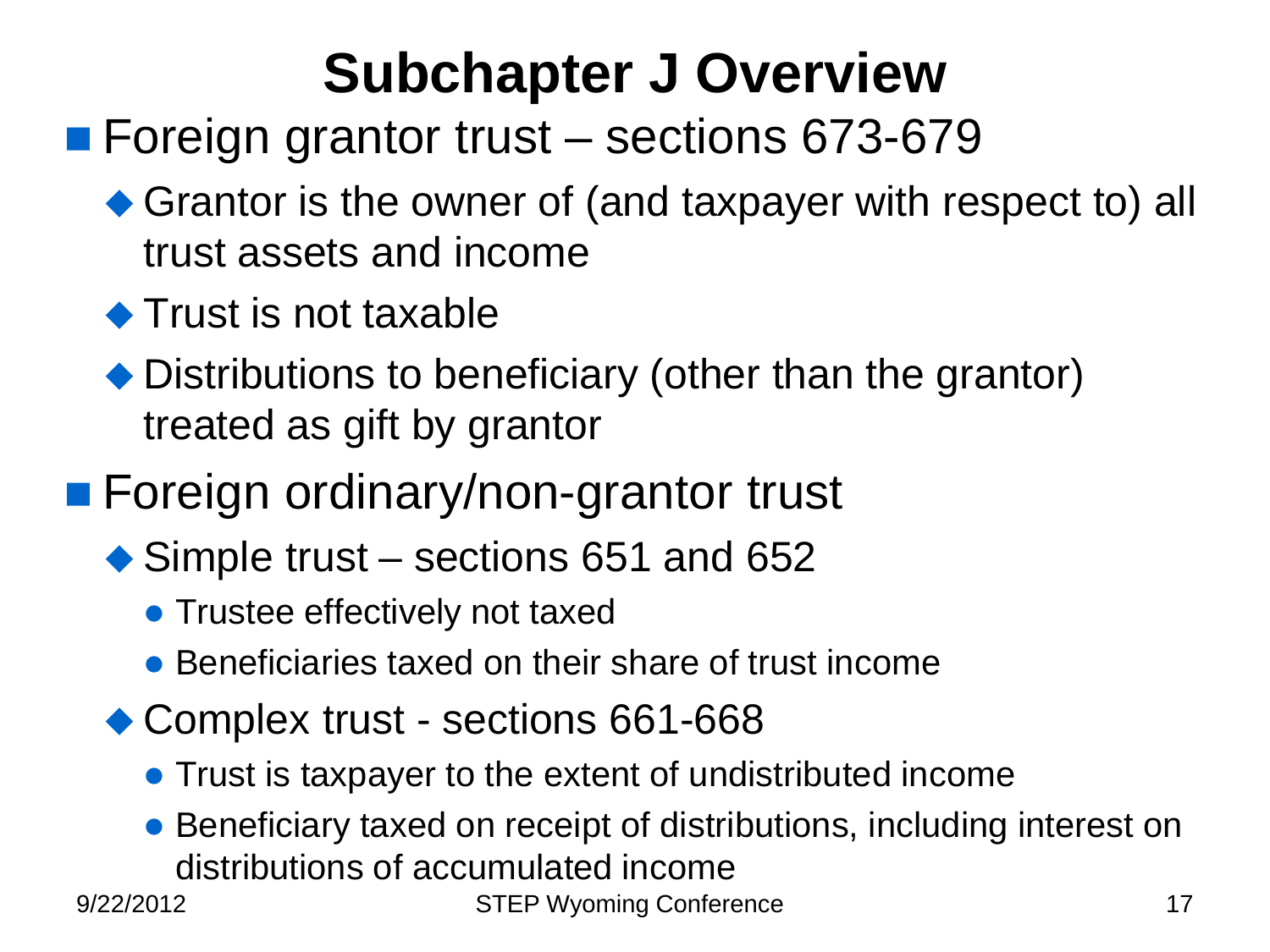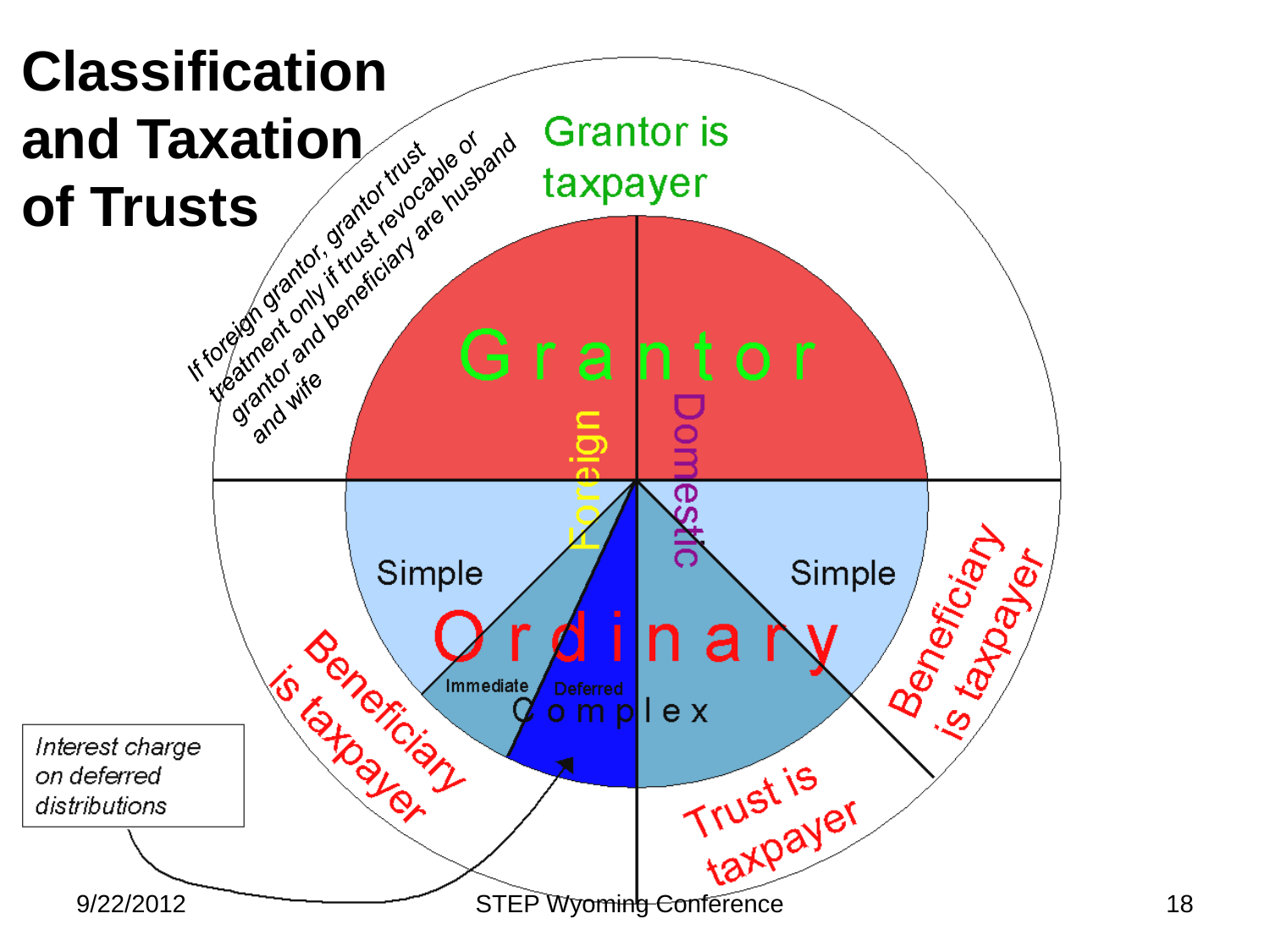## **Tax Treatment of Foreign Grantor Trust**

- *Grantor* is treated as owner of all trust income
- **If grantor is U.S. person, grantor is taxed on all trust** income from all sources
- **If grantor is nonresident alien or foreign** corporation:
	- ◆ U.S. source investment income (but not capital gains, except real estate) taxed at flat 30%
	- ◆ Income effectively connected with a U.S. trade or business at regular U.S. rates up to 35%
	- ◆ Treaty relief available based on grantor's residence
		- Limitation on benefits provision may apply if grantor not taxed on trust income in home jurisdiction
	- ◆ See Rev. Rul. 69-70, 1969-1 C.B. 182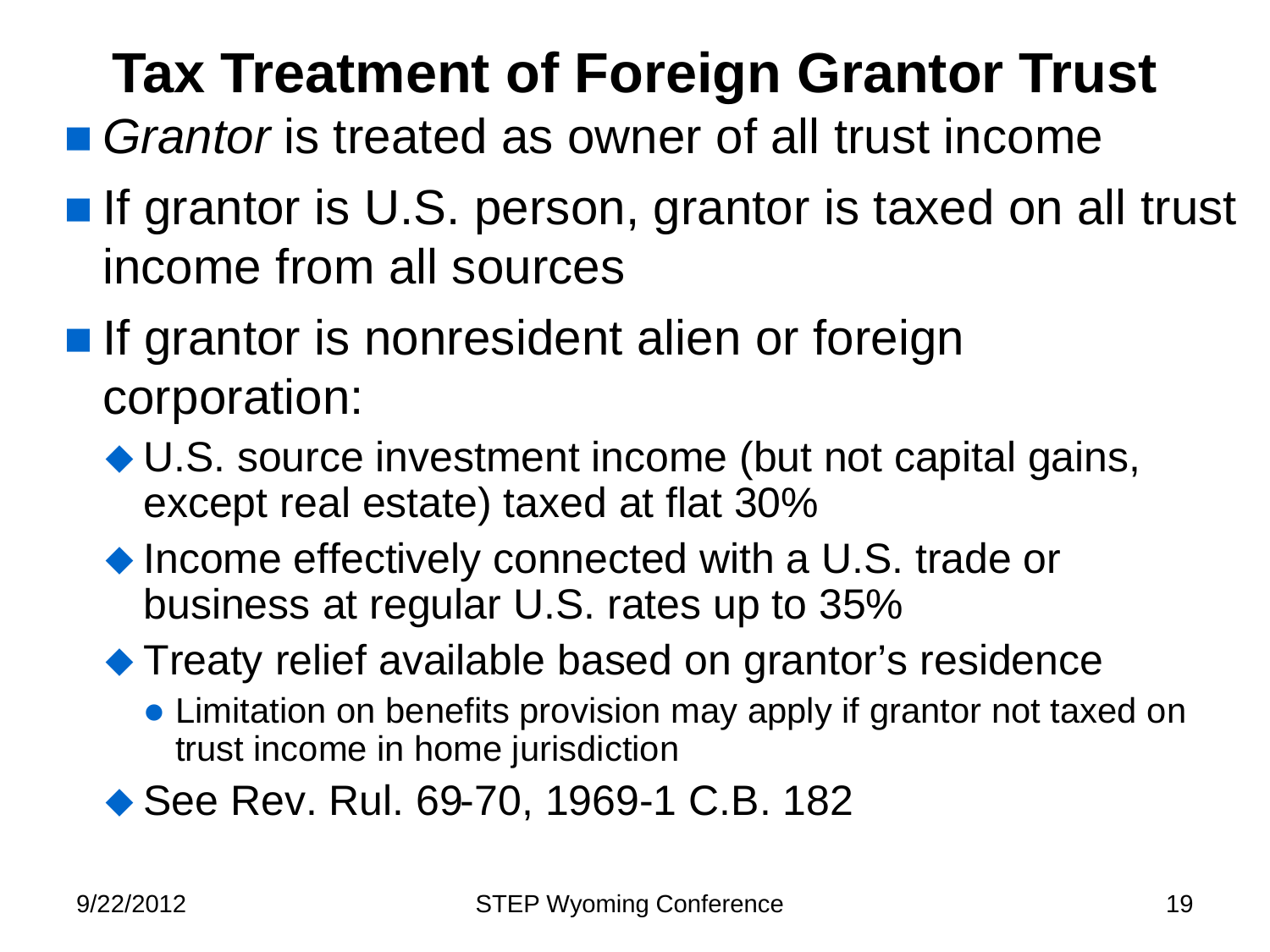## **Tax Treatment of Foreign Non-Grantor Trust**

- Distribution to non-grantor beneficiary may be treated as gift, taxable if U.S.-situs property
- *Grantor* is not taxed
- *Trust* is taxable like nonresident alien
- **Therefore, foreign trust taxed on:** 
	- ◆ U.S. source investment income (but not capital gains, except real estate) at flat 30%
	- ◆ Income effectively connected with a U.S. trade or business at regular U.S. rates up to 35%
	- ◆ Treaty relief may be available based on residence of trust or beneficiaries (beyond scope of this presentation)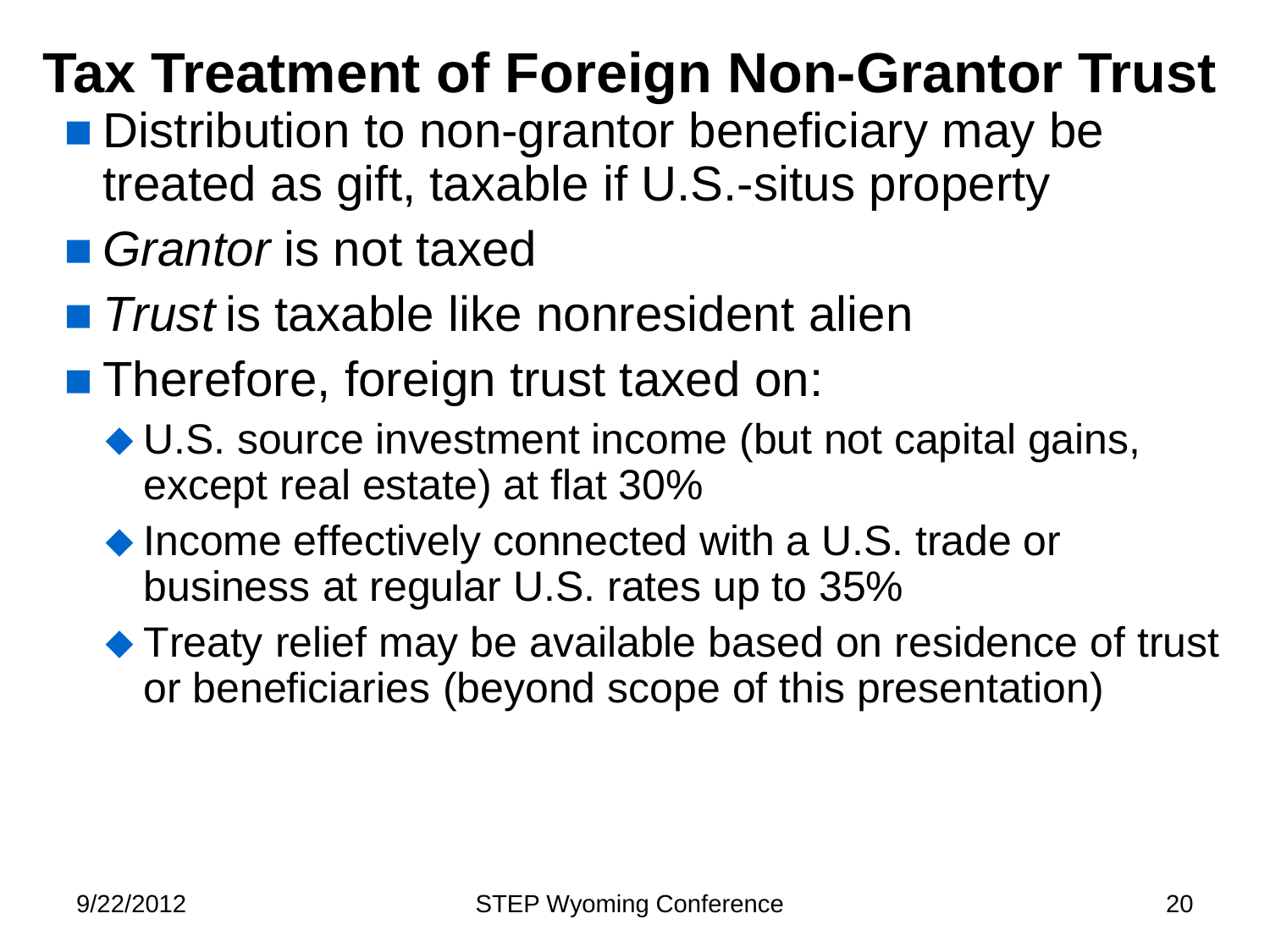#### **Tax Treatment of Foreign Non-Grantor Trust**

- **Foreign trust not taxed on any other income, e.g.,** capital gains, portfolio interest, most foreign income
- **The Trust may deduct any amount distribution up to** distributable net income, as explained below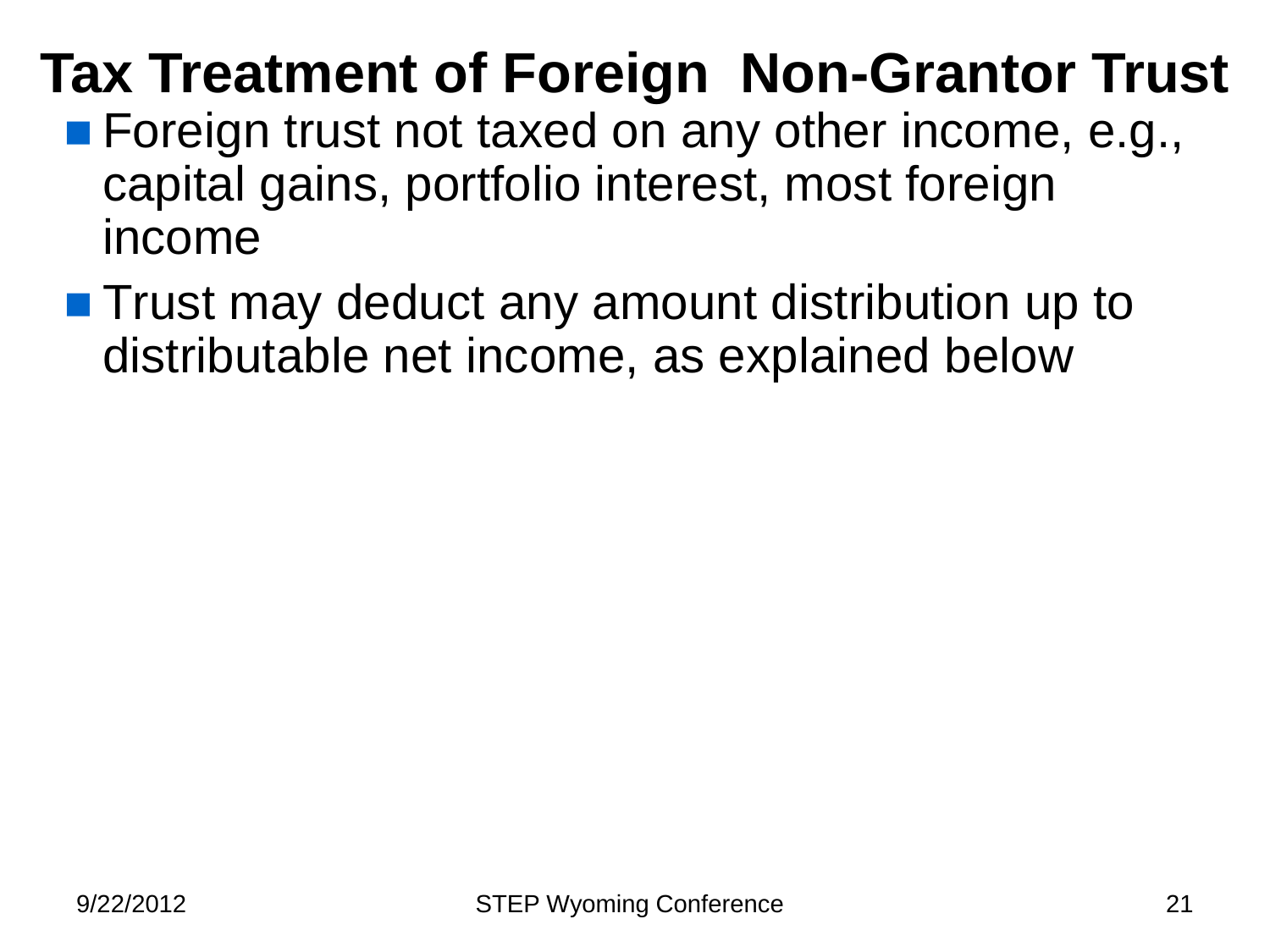#### Grantor Trust – Before and After Grantor's Death

| Time |                                                                                                |                                                                                                     |                                                                                                                          |
|------|------------------------------------------------------------------------------------------------|-----------------------------------------------------------------------------------------------------|--------------------------------------------------------------------------------------------------------------------------|
|      |                                                                                                | <b>Before Grantor's Death</b>                                                                       | <b>After Grantor's Death</b>                                                                                             |
|      | Income earned                                                                                  | All trust income is<br>treated as grantor's $-$<br>but foreign and favored<br>U.S. income not taxed | All trust income is treated<br>as trustee's - but foreign<br>and favored U.S. income<br>not taxed                        |
|      | Income actually<br>(or required to<br>be) distributed to<br>U.S. beneficiary<br>in year earned | Distribution treated as<br>gift by grantor to<br>beneficiaries                                      | • Taxable to beneficiary<br>when distributed<br>• Capital gains treatment<br>available                                   |
|      | Income<br>accumulated and<br>distributed to<br>U.S. beneficiary<br>in later year               | • No U.S. income tax<br>• No U.S. gift tax if<br>made outside United<br><b>States</b>               | • Taxable to beneficiary<br>when distributed<br>• Capital gains taxed as<br>ordinary income<br>•Interest on deferred tax |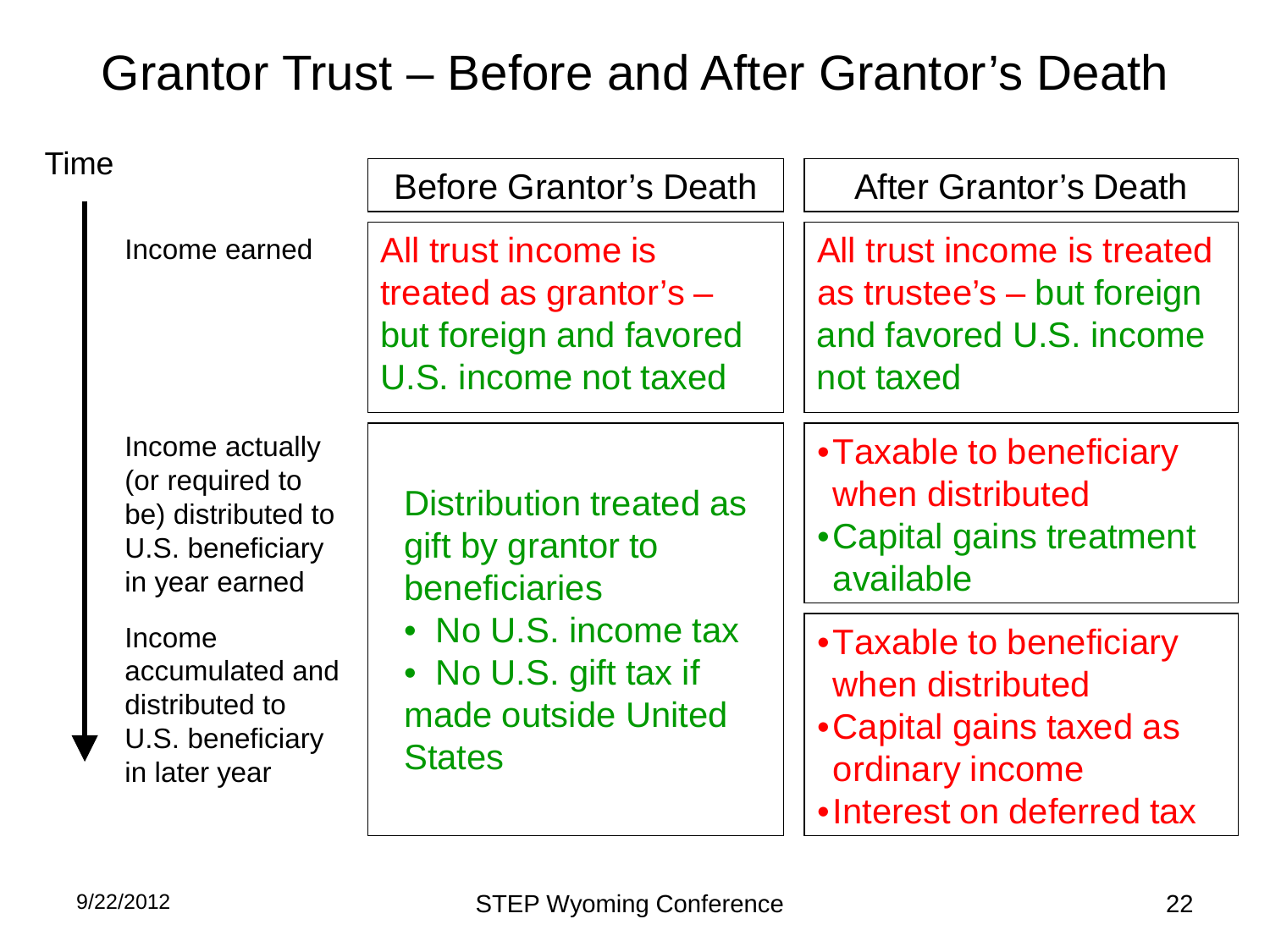## **Taxation of Beneficiaries – Non-Grantor Trust**

- **Key concepts: DNI and UNI**
- Distributable net income (DNI) is the income of the trust for the year from all sources computed under U.S. income tax principles.
	- ◆ DNI includes all capital gains
	- ◆ DNI includes income exempt under treaty
	- All deductions allowed, including deductions disallowed by section 265 (expenses relating to tax-exempt income)
	- ◆ Foreign taxes are deducted (but added back if beneficiary receiving distribution claims foreign tax credit)
- Undistributed net income (UNI) is DNI not distributed in or for the year the DNI was earned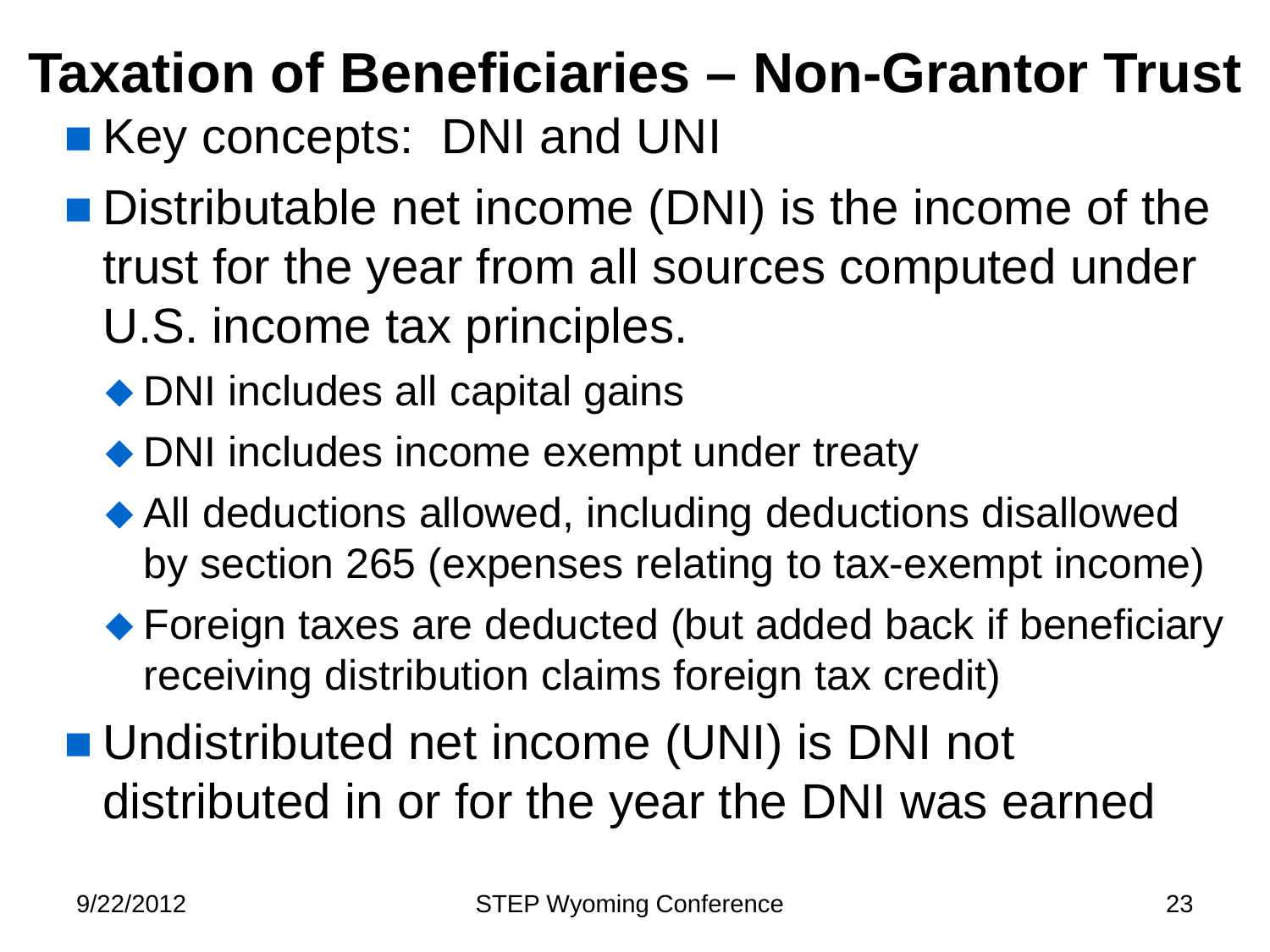#### **Taxation of Beneficiaries – Non-Grantor Trust (cont'd)**

- Beneficiaries taxed on trust distributions made out of DNI. Distributions treated as made:
	- ◆ First, from DNI of current year (taxable if U.S. beneficiary)
		- Current distributions can be ordinary income or capital gain
	- Then, from the earliest year for which there remains DNI (taxable if U.S. beneficiary - plus interest charge)
	- ◆ Finally, from trust corpus (nontaxable)
- Accumulation distributions from foreign trust ("throwback rules")
	- ◆ Ordinary income even if paid out of capital gains
	- ◆ Subject to interest on deferred tax at tax late payment rate
	- ◆ Carry credits for U.S. and foreign taxes paid by the trust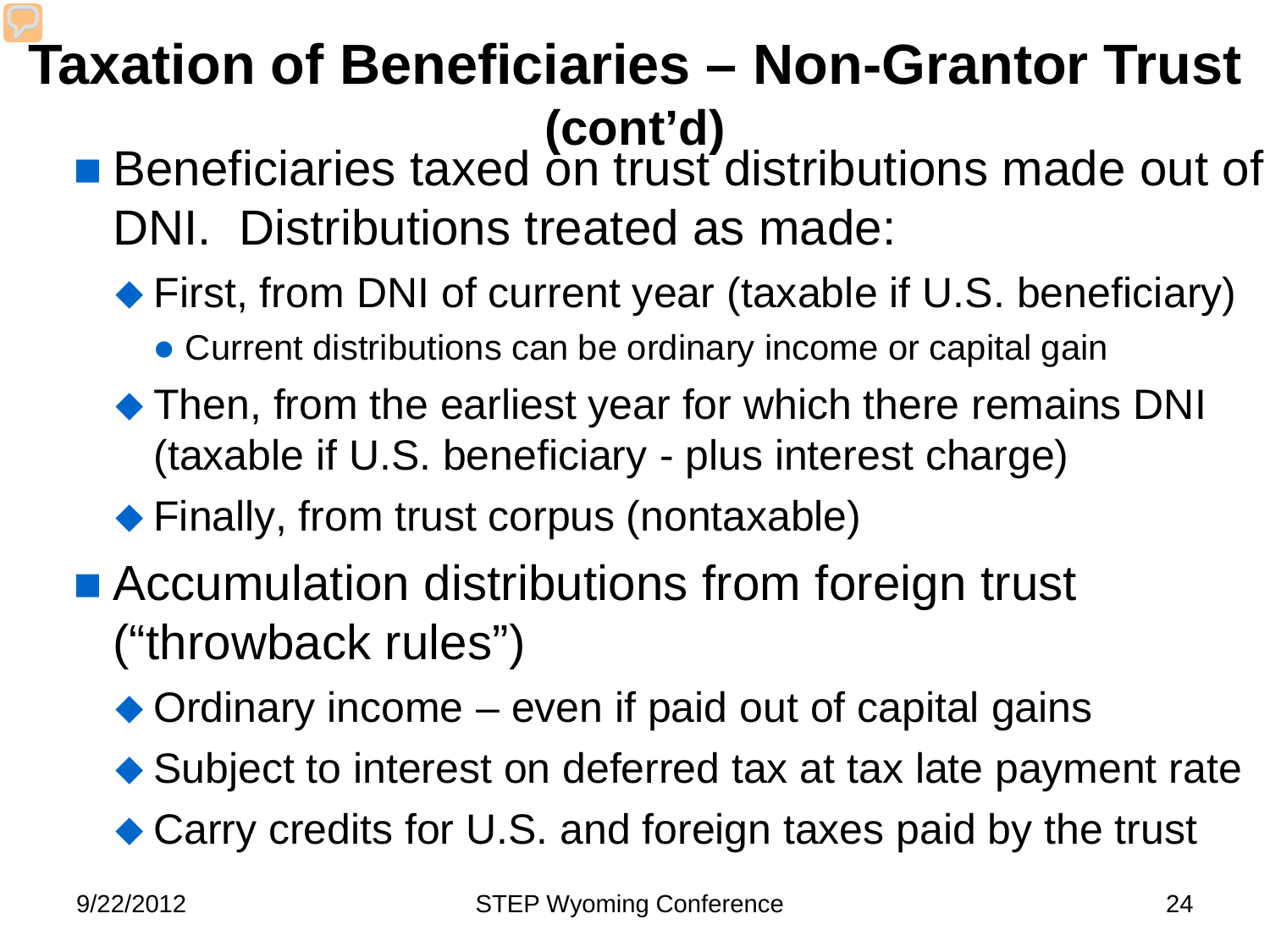#### **Taxation of Beneficiaries – Non-Grantor Trust (cont'd)**

- Good recordkeeping is vital IRS Form 3520
- **Distributed DNI taxed to the beneficiaries retains** character, e.g., source, ordinary or capital gain
- Credit for foreign taxes and U.S. withholding tax
- **UNI taxed as ordinary with interest charge under** the throwback rules. Sections 665-668
- No accumulation distribution in year that distributions are less than fiduciary accounting income. Section 665(b)
- **If no beneficiary statement from trustee, distribution** taxed under default method, with assumption that entirely paid from UNI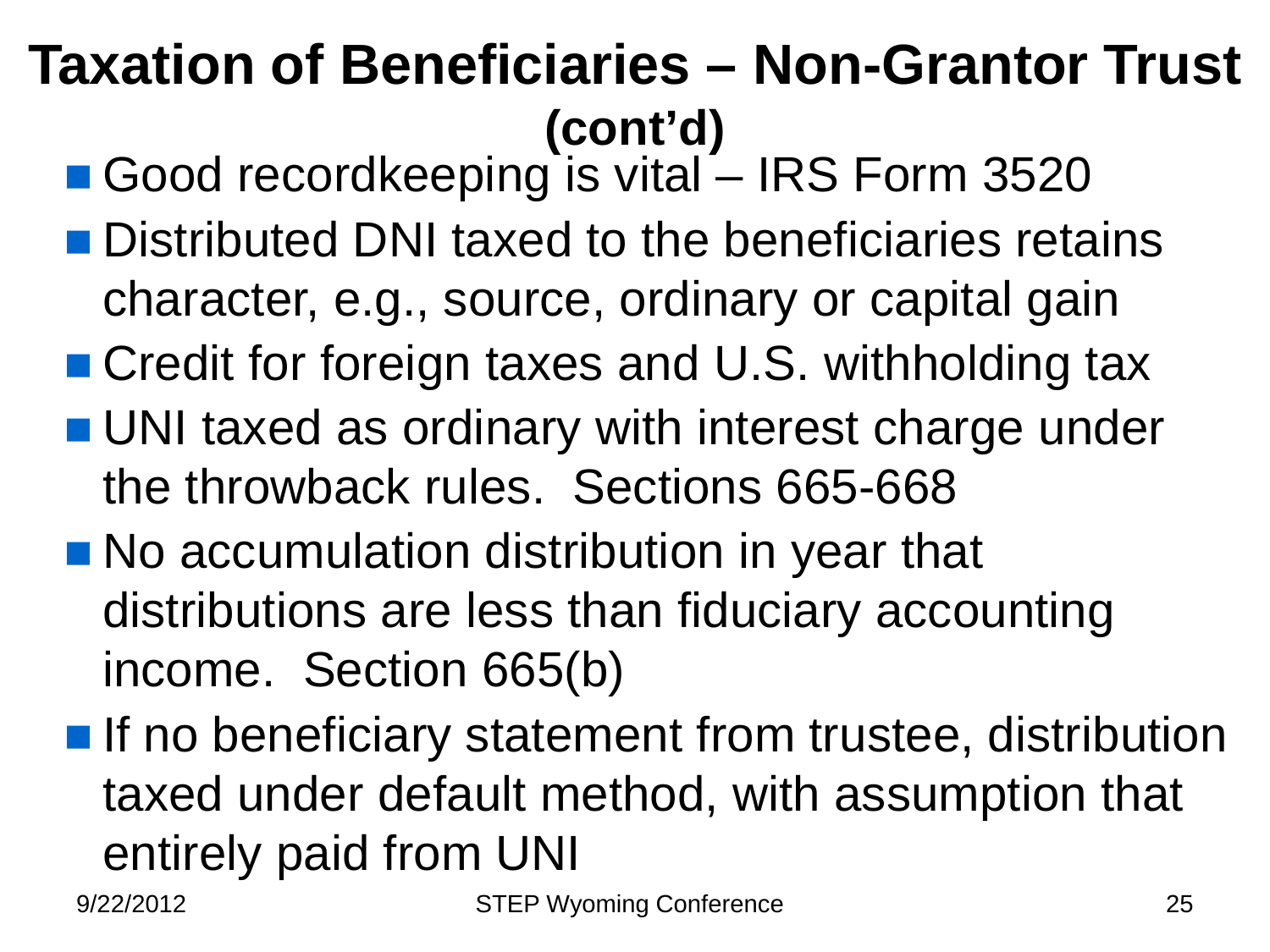### **Tax Attributes of Distributions**

- $\blacksquare$  If trust only distributes a percentage of the DNI of particular year tax attributes are divided proportionately according to that percentage
	- ◆ Capital gain or ordinary income, foreign or U.S. source
	- Associated credits for foreign or U.S. taxes paid by trust
- Similarly, if distributed to several beneficiaries, tax attributes divided proportionately
- Some room to maneuver using "separate shares".

#### **Example:**

◆ Trust has current year DNI 100 (60 capital gain, 40 ordinary income); trust distributes 80

Result,  $60\% \times 80 = $48$  capital gain;  $40\% \times 80 = $32$ ordinary income; undistributed \$20 will be UNI 9/22/2012 STEP Wyoming Conference 26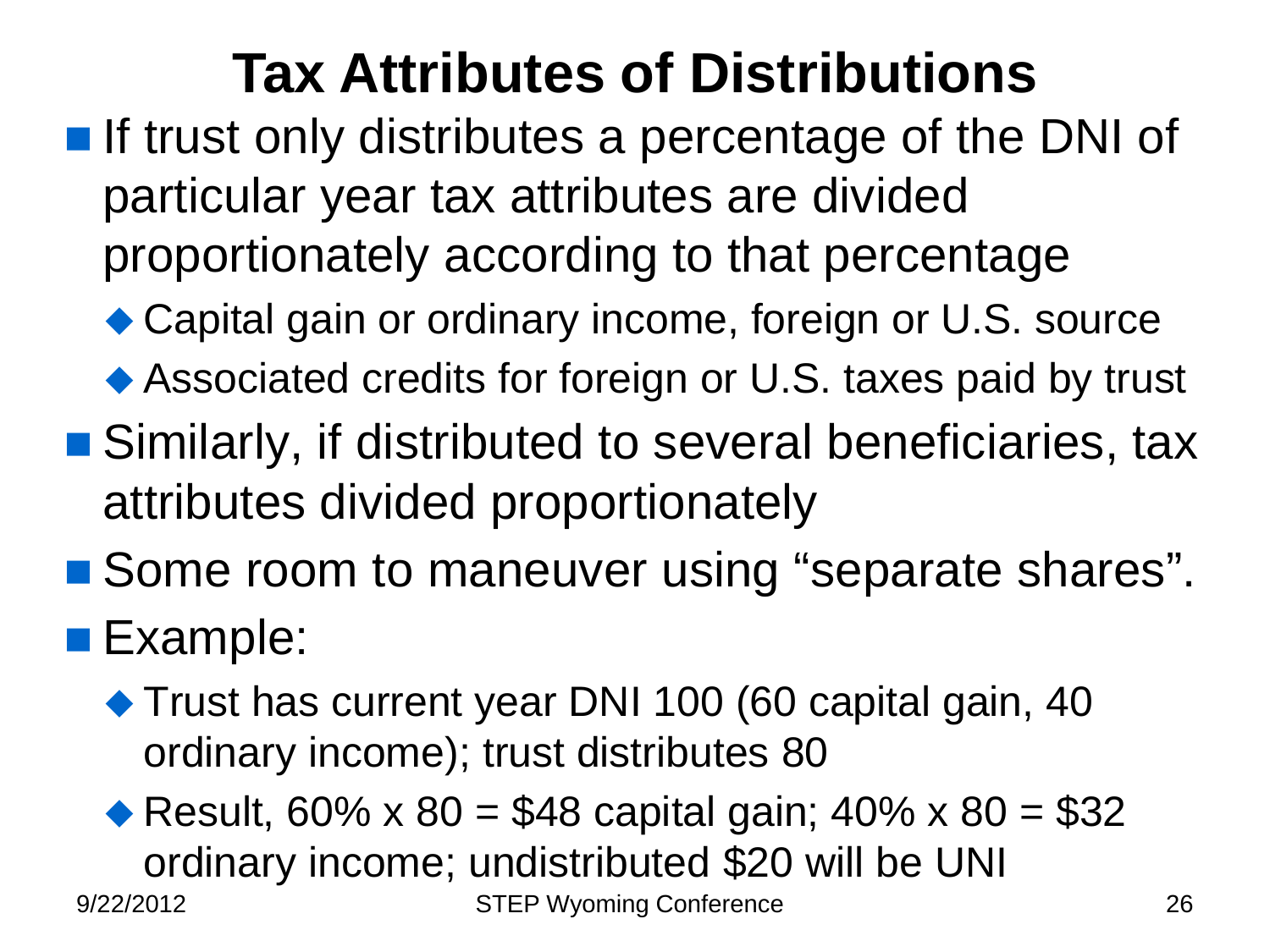#### **Constructive Distributions**

 $\blacksquare$  Indirect distributions – section 643(h)

- **Loans by foreign trust to U.S. grantor, beneficiary or** related person treated as distribution – section 643(i)
	- ◆ Loan repayment ignored
	- ◆ Exception for "qualified obligations"
		- Documented
		- U.S. dollar-denominated
		- Interest rate 100 to 130% of applicable Federal rate
		- Maximum five year term
		- Form 3520 reporting and statute waiver if loan not repaid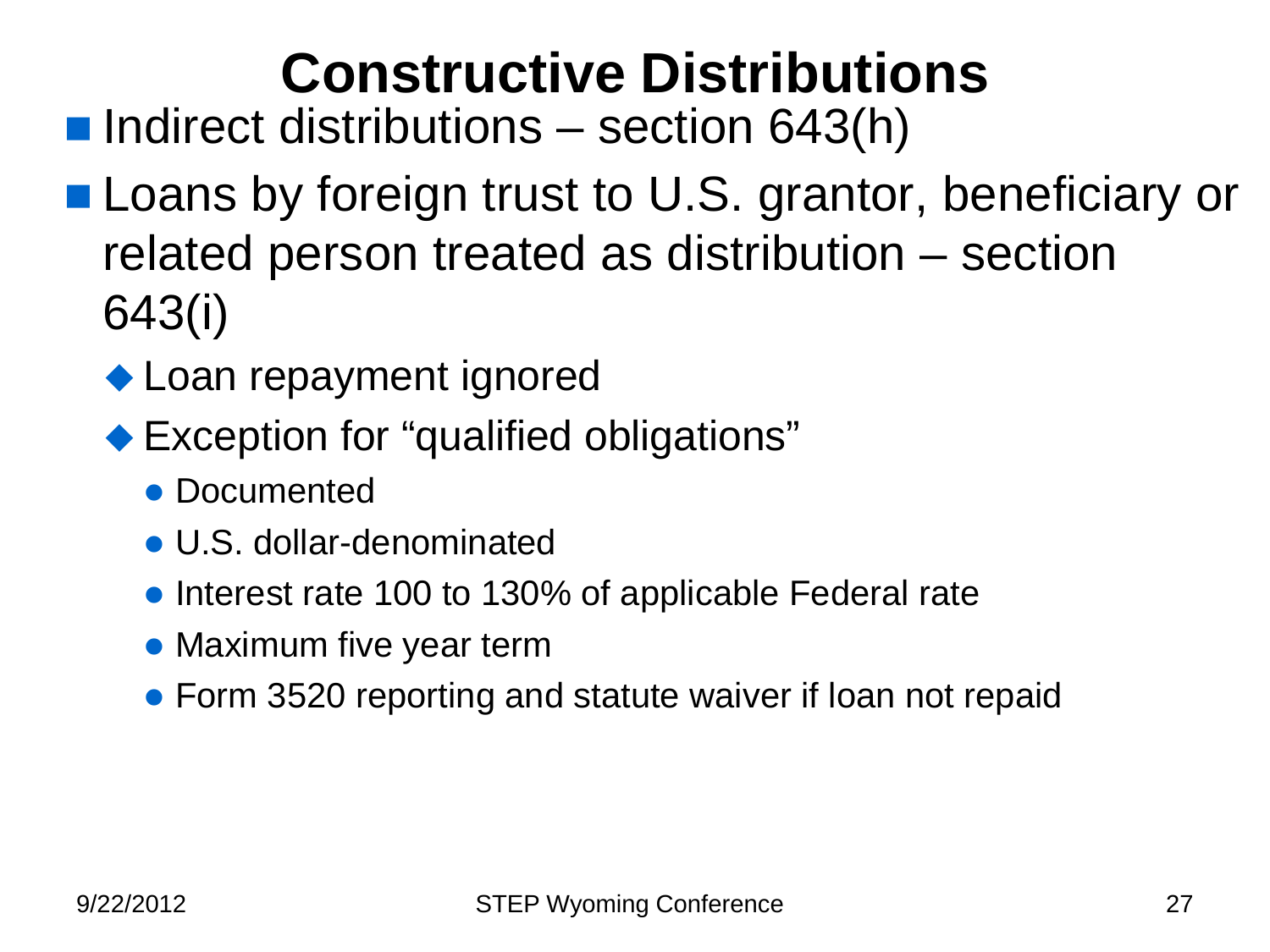#### **FATCA – Uncompensated Use of Trust Property**

- **Previously applied only to cash and marketable** securities
- FATCA extended section 643(h) in the case of all trust property other than cash or marketable securities (e.g., home, yacht, artwork)
	- ◆ Applies to use of trust property after March 18, 2010 by U.S. grantor, U.S. beneficiary, or any U.S. person related to a U.S. grantor or U.S. beneficiary
	- ◆ Therefore, fair market value of use of trust property, net of rent or license fee paid to trust, treated as deemed distribution
	- Note that distribution not taxable if the trust has neither DNI nor UNI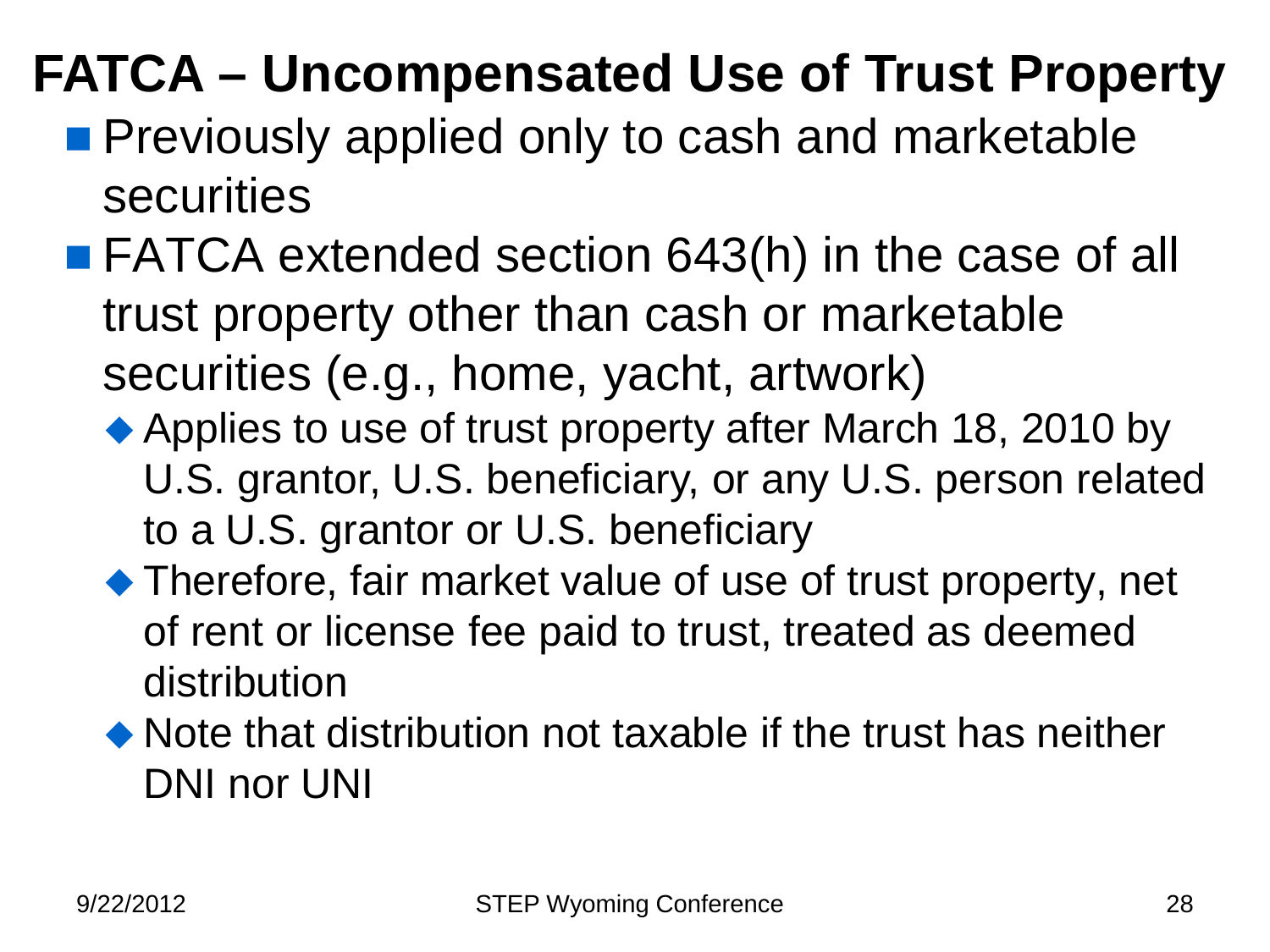#### **FATCA – Uncompensated Use of Trust Property**

- **First from DNI, then from UNI? What if there is** neither, e.g., trust only owns non-income producing assets
- U.S. beneficiary files Form 3520
	- ◆ Penalty for failure to file is greater of \$10,000 or 35% of deemed distribution
	- $\bullet$  Is there withholding on deemed payments to foreign trust? – problem if no cash received by beneficiary
	- ◆ How is FMV determined? By whom?
	- ◆ Applicable to use of furnishings in the property, etc?
	- ◆ Multiple users prorate?
	- ◆ Use by guests who are not beneficiaries?
- **Enter into lease and pay rent**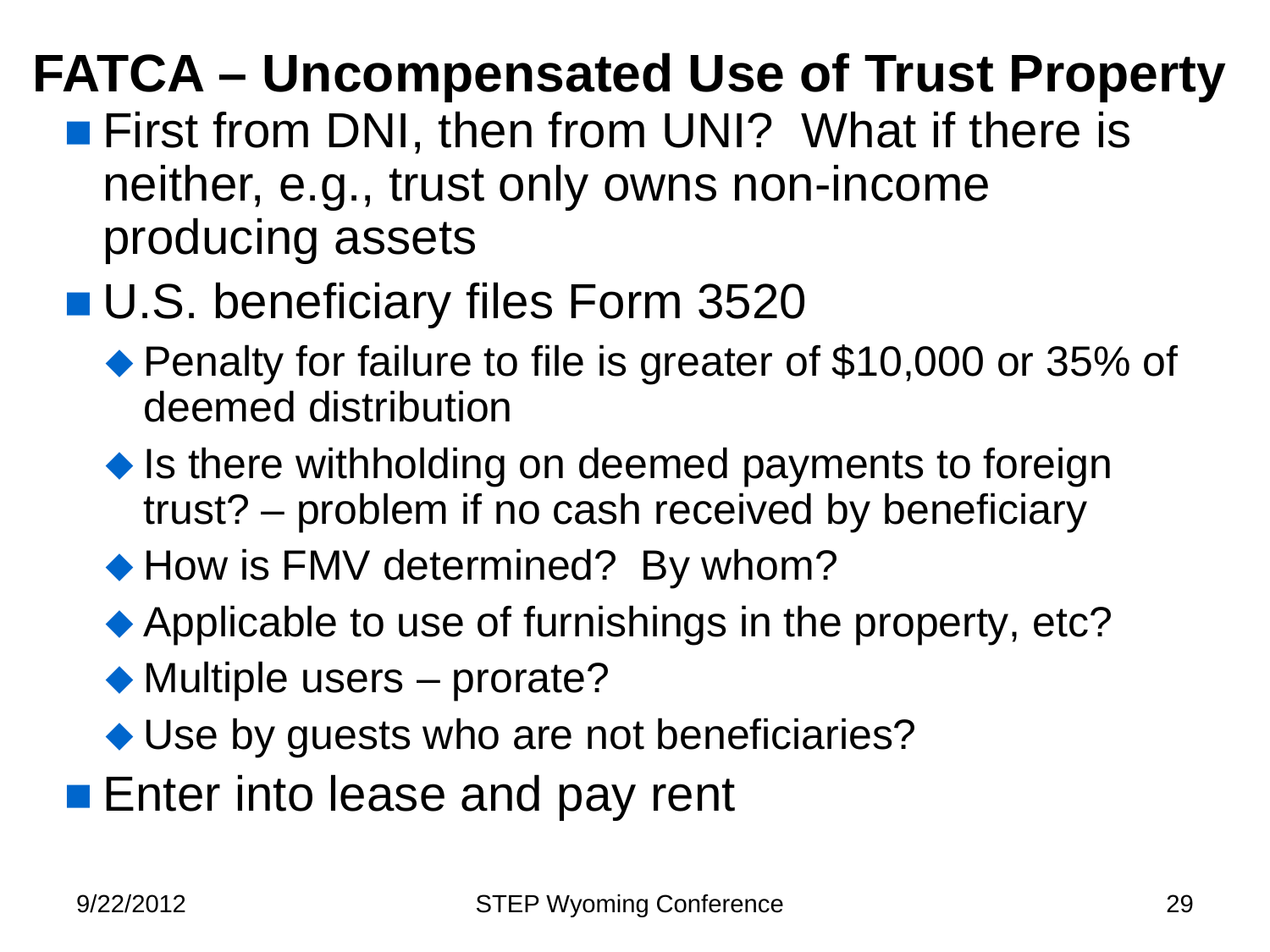## **Impact of CFC and PFIC Rules**

- Both the Passive Foreign Investment Company (PFIC) and Controlled Foreign Corporation (CFC) rules can apply when a foreign trust has an underlying foreign corporation
- Stock owned by a foreign trust shall be considered owned proportionately by its beneficiaries. Sections 958(a)(2) and 1298(a)(3).
- **Inclusions of Subpart F income, under Section** 956, PFIC or QEF rules are not included in trust's DNI and do not become UNI
- TAM 162267-05 (Aug 2007)
- **Prop. Reg. § 1.1291-1(b)(8)(iii)(C)**
- Cf. Temp. Reg. § 1.6038D-5T(f)(2) (re Form 8938)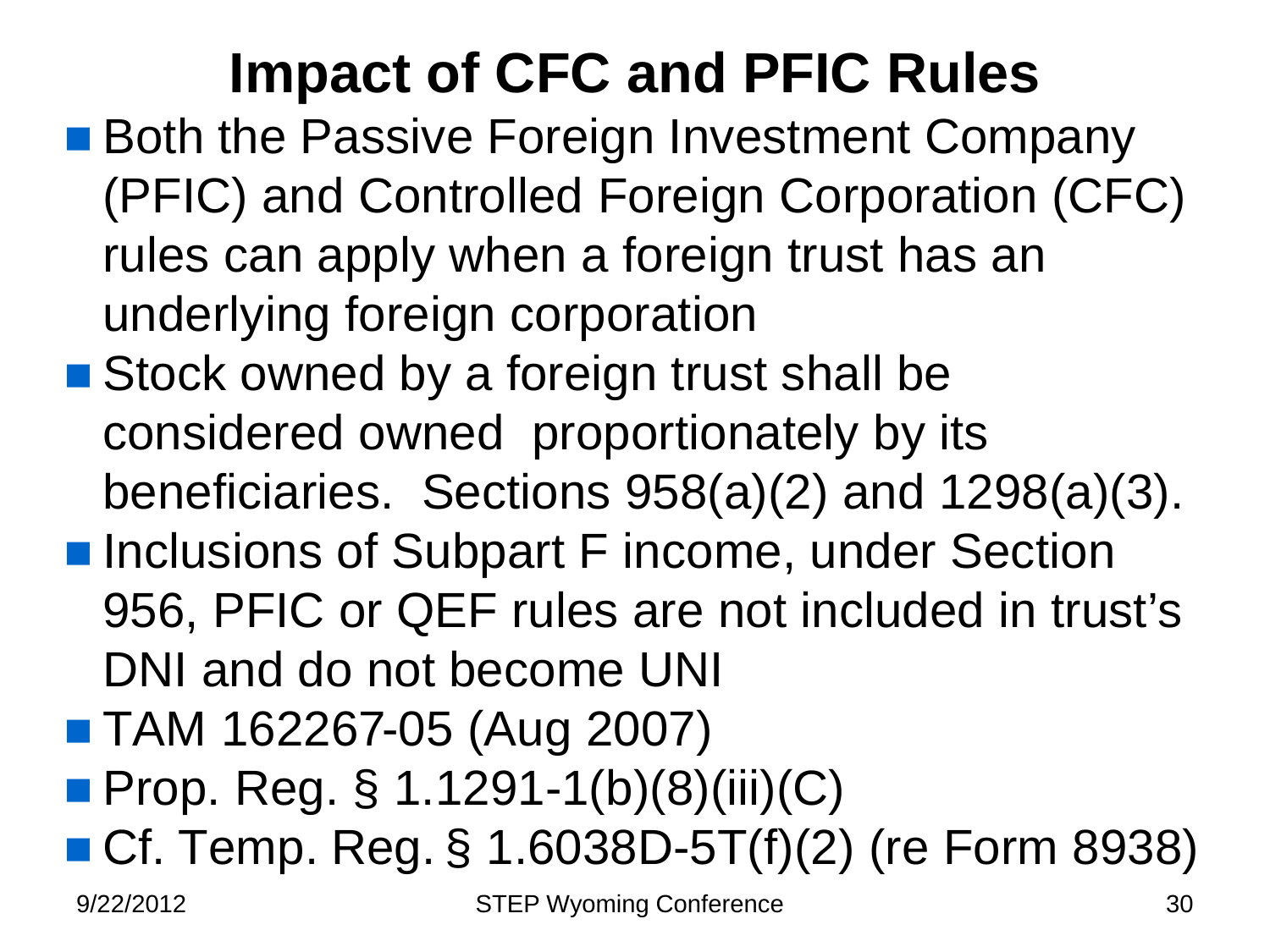# **2. U.S. Transfer Taxes (Estate Tax, Gift Tax, Tax on Generation Skipping Transfers, Section 2801)**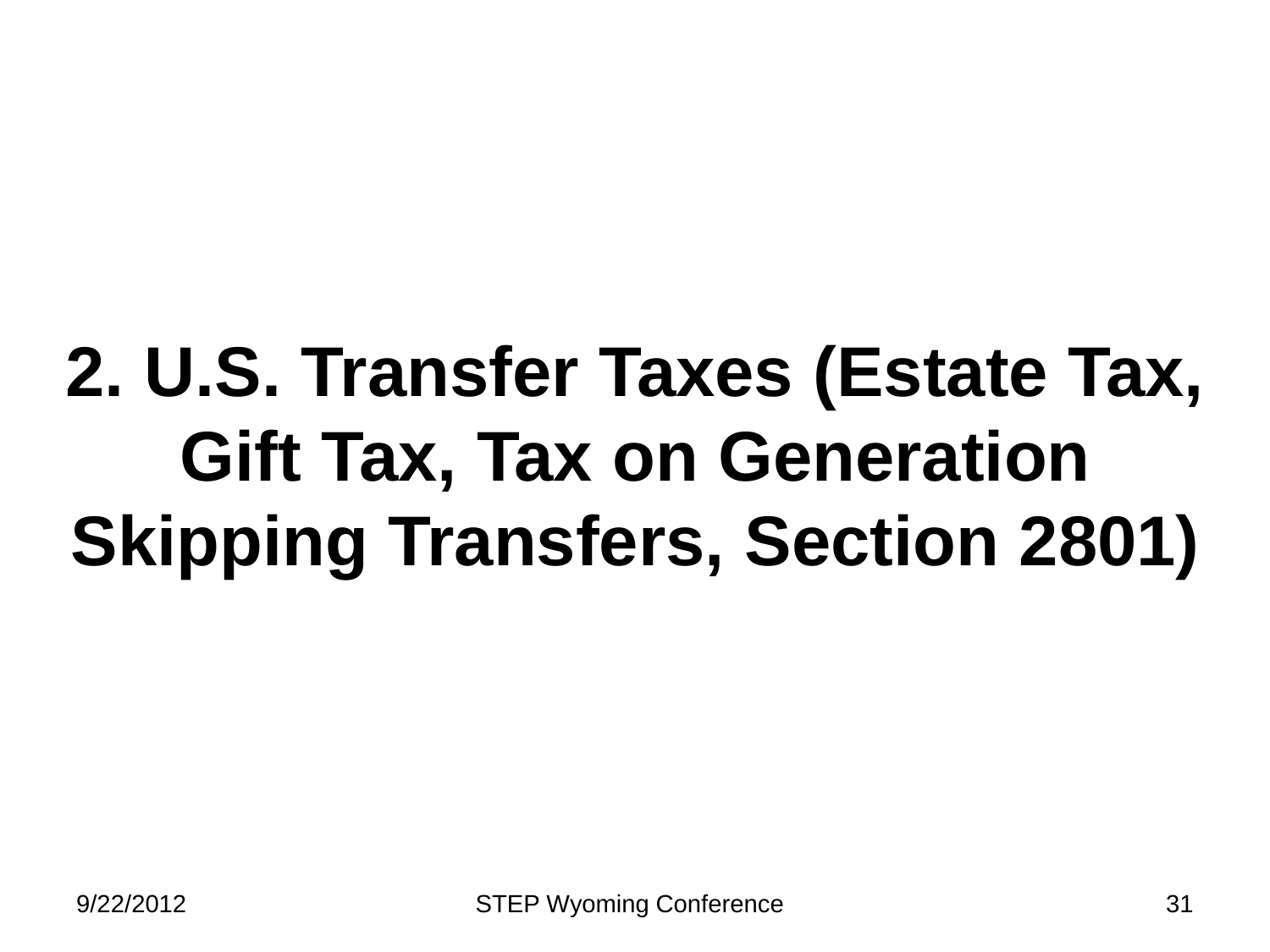#### **Retained Interest Rules**

- The grantor trust rules do not apply to estate, gift and generation skipping taxes ("transfer taxes")
- **Instead, analogous rules apply that do not** precisely overlap with the grantor trust rules
	- A transfer of property may be treated as incomplete, so that no gift has occurred (e.g., revocable trust)
	- Property transferred with respect to which the grantor retains certain powers may be included in the grantor's estate
	- Property over which the grantor or someone else has a power of appointment may be treated as part of the estate of the holder of the power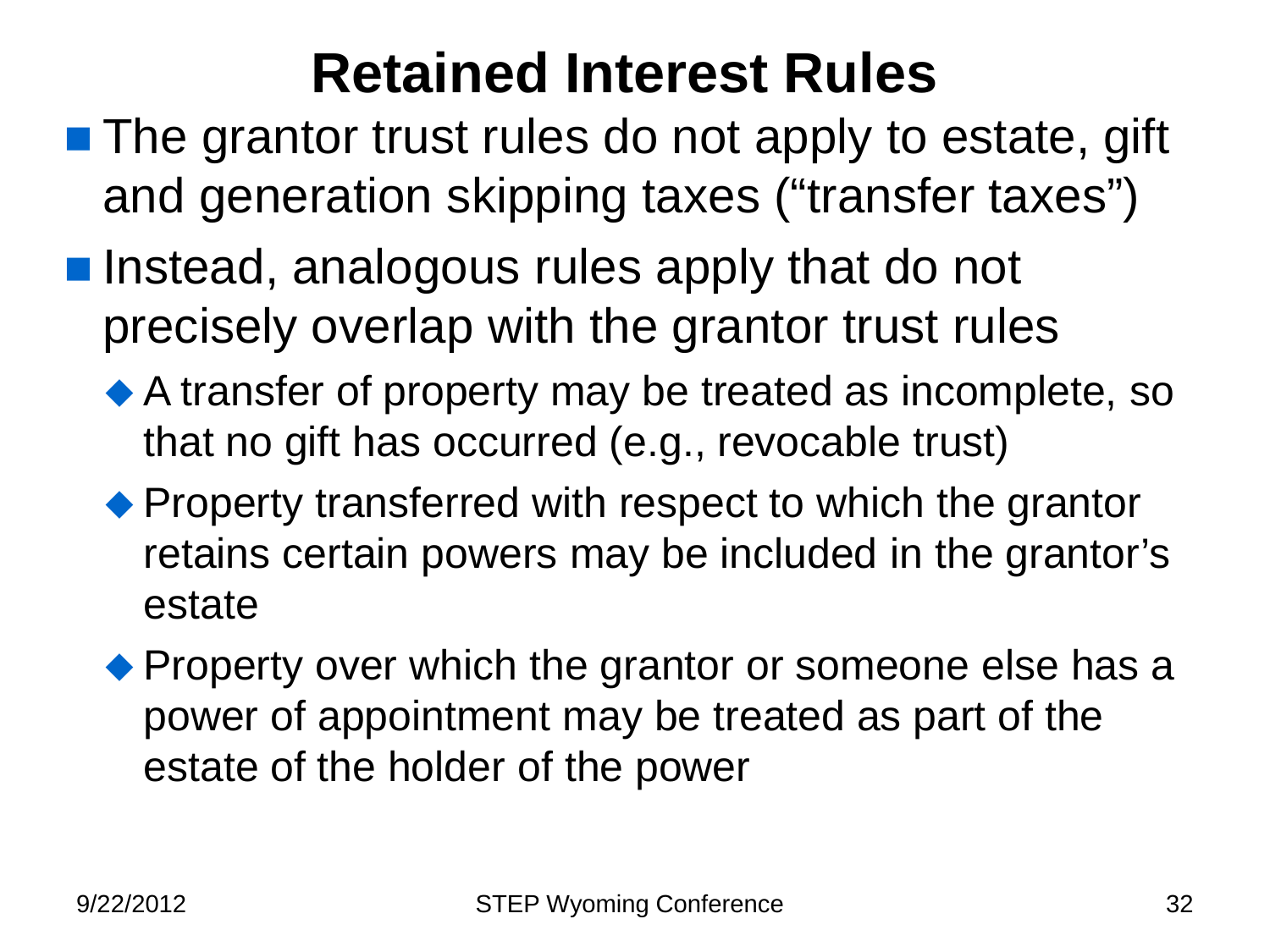## **Estate Tax**

#### ■ U.S. citizen/domiciliary grantor

- ◆ Transfers of property where grantor retains control or enjoyment of the property will be includable in grantor's estate
	- Sections 2035-2041
	- Irrespective of situs of property
	- Release of these powers within 3 years of death also causes inclusion
	- Right to revoke or amend, right to income, right to control beneficial enjoyment, power to remove and appoint a related or subordinate party, general power of appointment

#### **NRA** grantor

- ◆ Same rules apply if trust assets are situated in U.S. at time of transfer or death. Section 2104(b)
- ◆ But in some cases basis step up may not be available for non-U.S. property. Section 1014(b)(9)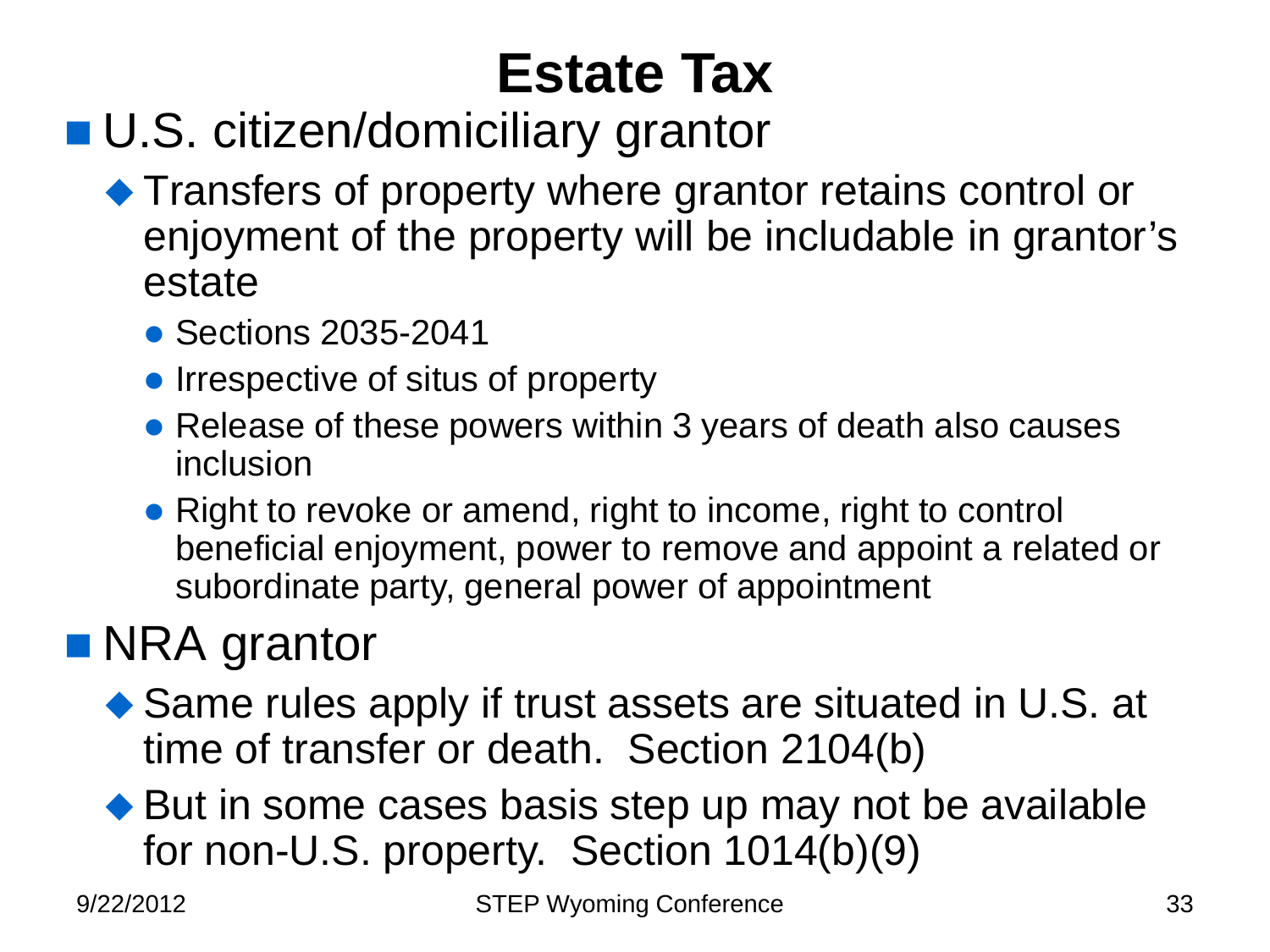## **Gift/Generation Skipping Taxes**

- NRA transferor: No U.S. gift or GST tax on transfers of non-U.S. situs assets to foreign trust; taxed only on transfers of U.S. situs assets (i.e., U.S. real property and U.S. situs tangible personal property)
- **U.S. citizen/domiciliary transferor: Taxable**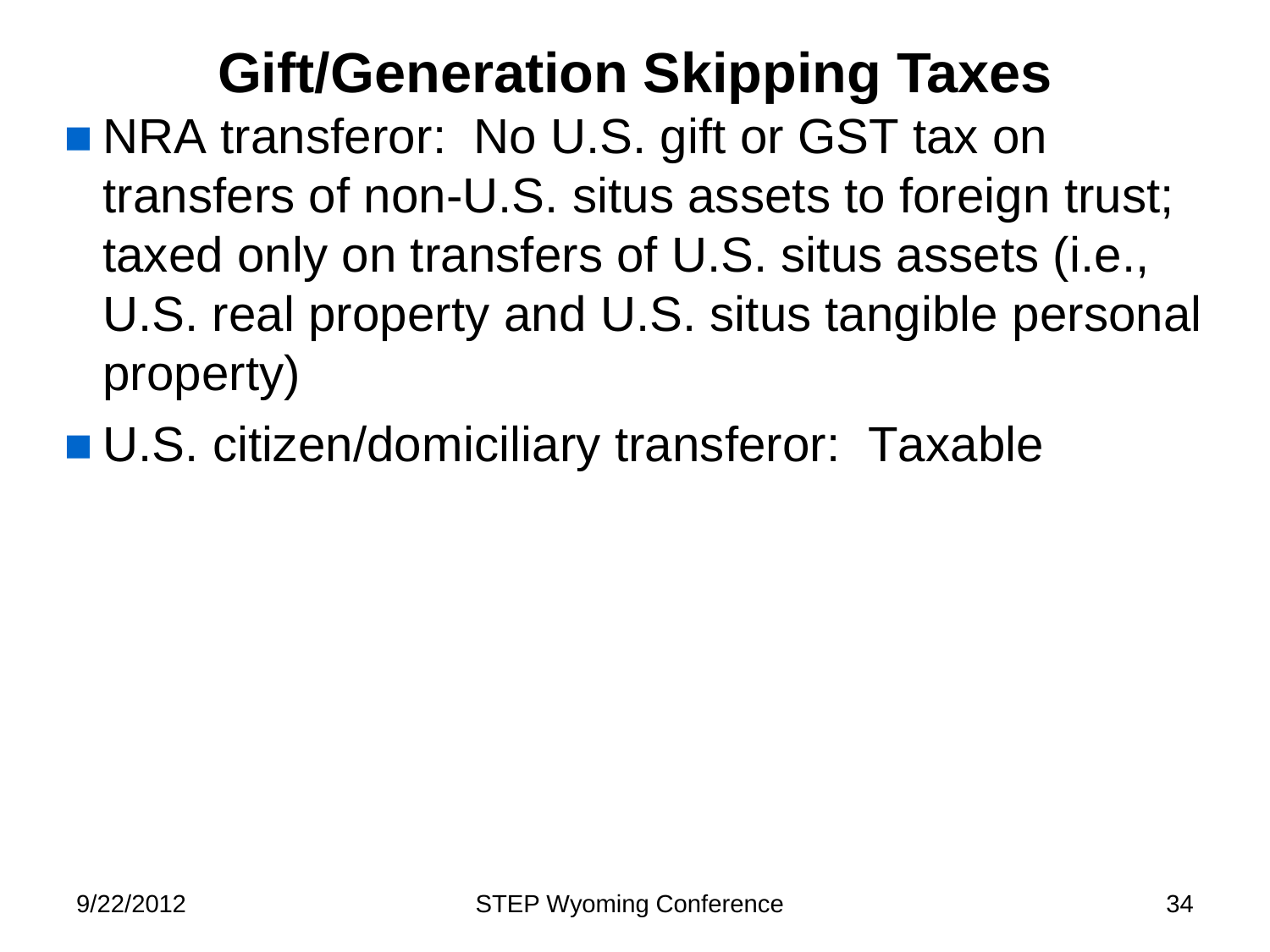#### **Appendix 1. U.S. Reporting/Compliance Obligations**

| Form             | Title                                                      |  |
|------------------|------------------------------------------------------------|--|
| Form 3520-A      | Annual Information Return of Foreign Trust with a U.S.     |  |
|                  | Owner                                                      |  |
| Form 3520        | Annual Return to Report Transactions with Foreign Trusts   |  |
|                  | and Receipts of Certain Foreign Gifts                      |  |
| Forms 4970 and   | Tax on Accumulation Distribution of Trusts (only applies   |  |
| Form 1041        | directly to domestic trust; may be used as worksheet       |  |
| Schedule J       | attached to Form 3520)                                     |  |
| Form 5471        | Information Return of U.S. Persons with Respect to Certain |  |
|                  | <b>Foreign Corporations</b>                                |  |
| <b>Form 8621</b> | Return by a Shareholder of a Passive Foreign Investment    |  |
|                  | Company or a Qualified Electing Fund (for years beginning  |  |
|                  | 3/18/2010, required annually even if no income)            |  |
| TDF 90.22-1      | <b>Report of Foreign Bank and Financial Accounts</b>       |  |
| <b>Form 8938</b> | Statement of Foreign Financial Assets (under new Section   |  |
|                  | 6038D)                                                     |  |
| FATCA            | See preceding slides                                       |  |

And many more . . .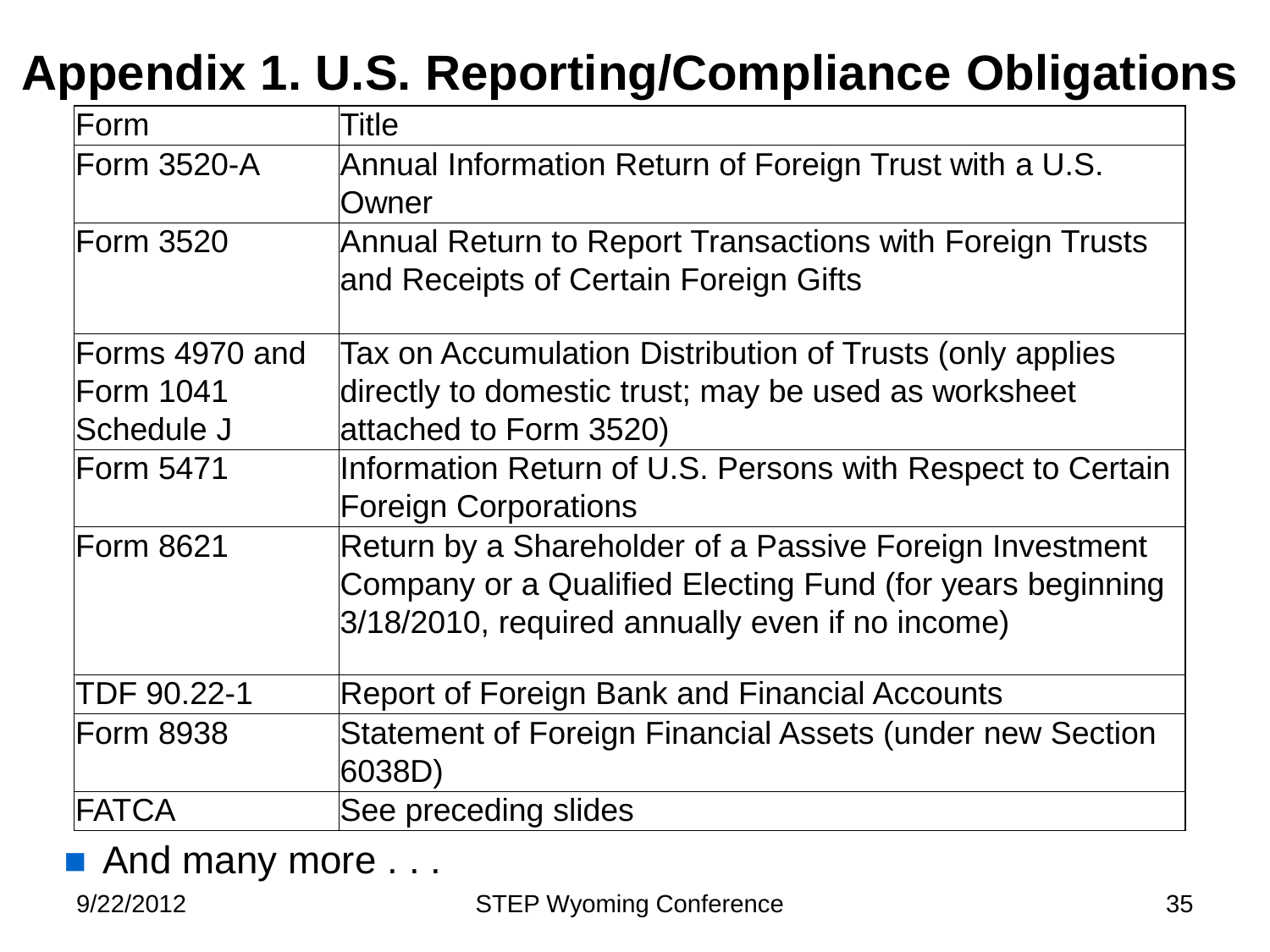#### **Appendix 2. Interest on Accumulation Distribution**

- Step 1: For each year in which foreign trust has undistributed income multiply the undistributed net income by the number of elapsed years
- Step 2: Sum the products of Step 1 and divide by the aggregate undistributed net income – the result is the "applicable number of years"
- Step 3: The interest charge period runs from the applicable number of years before the date of distribution to the actual date of distribution
- Step 4: Apply the interest rate:
	- ◆ 6% simple interest for period occurring before January 1, 1996 (not relevant to trust formed after that date)
	- ◆ Penalty interest rate thereafter compounded annually (has varied from 4 to 11%)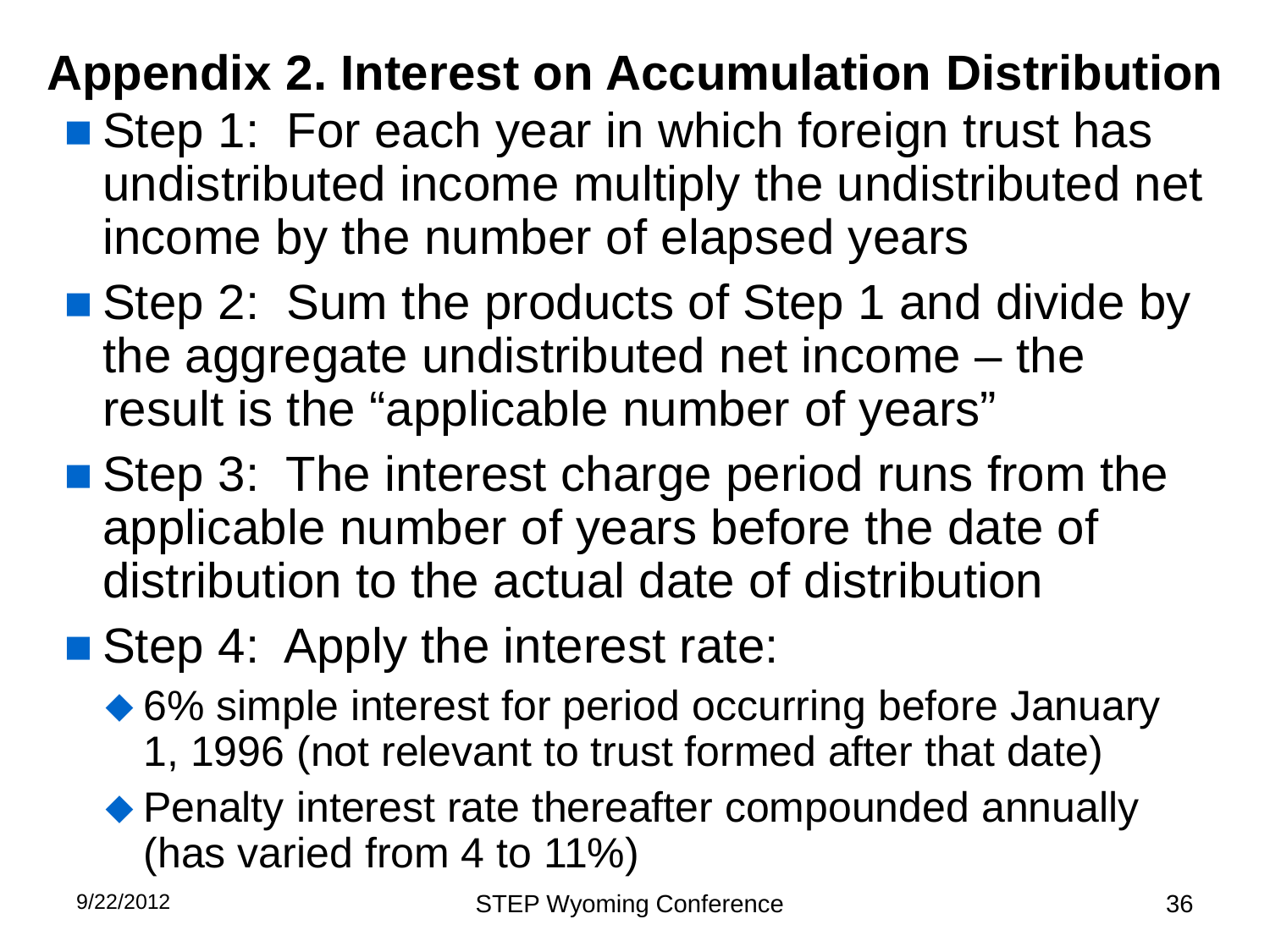#### **Interest Charge Example**

#### ■ Assumptions:

- ◆ Year 1 \$100 accumulated
- ◆ Year 3 \$200 accumulated
- ◆ Year 4 \$200 accumulated
- ◆ Year 5 \$300 distributed
- $\blacktriangleright$  Tax rate 35%; interest rate 6%
- Computation
	- $\triangle$  Step 1 (\$100 x 4) + (\$200 x 2) + (\$200 x 1)
	- ◆ Step 2 Total of Step 1 (\$1000) divided by total accumulated  $(\$500) = 2$
	- ◆ Step 3 interest rate 6% compounded for 2 years, or 12.36%
	- $\triangle$  Tax on \$300 = \$105; interest is \$12.98